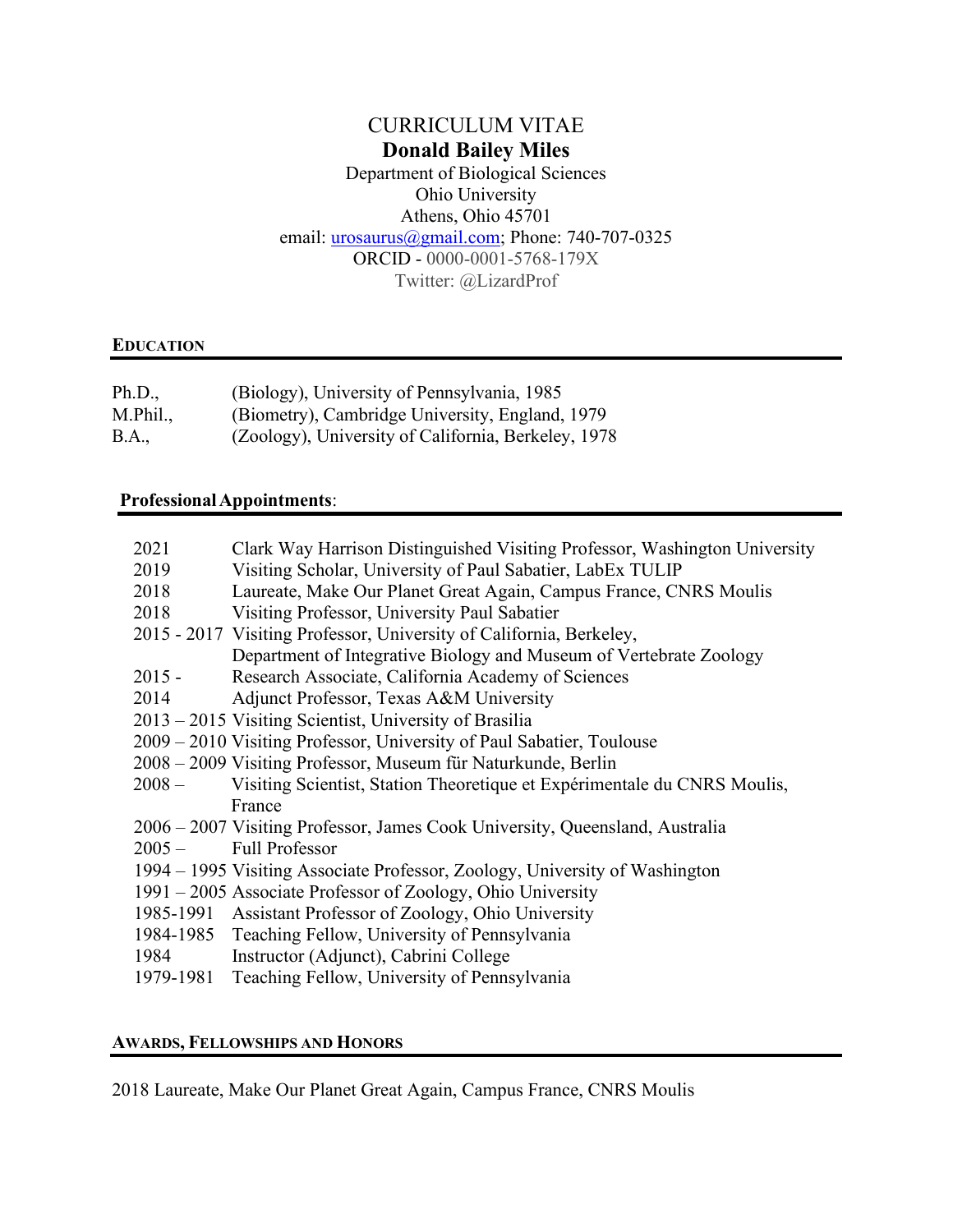- 1996 William's Lecturer, University of Akron, Department of Biology
- 1990 Participant, Morphometrics in Systematic Biology NSF Sponsored Workshop
- 1984-1985 I.B.M. Threshold Fellowship, University of Pennsylvania
- 1981-1984 PHS Training Grant in Theoretical and Integrative Biology, University of Pennsylvania, (PHS 5-T32-GM07517-05)
- 1979 Elected Fellow, Cambridge Philosophical Society

## **OTHER PROFESSIONAL EXPERIENCE**

- 2020 Handling Editor, *Oecologia*
- 2019 Board of Editors, *Journal of Zoology*
- 2014 2015 Scientific Program Committee, 2nd Workshop on Ecological and Behavioral Physiology Responses of Organisms to Climate Change, Universidad Nacional del Comahue, Bariloche, Argentina
- 2014 Scientific Program Committee,  $X<sup>th</sup>$  Latin American Congress of Herpetology
- 2000-2004 Board of Editors, *The American Naturalist*
- 1997-2000 Associate Editor, ECOLOGY/ECOLOGICAL MONOGRAPHS
- 1994-1998 Assembly of Delegates, Organization for Tropical Studies
- 1993-2004 Associate Editor*, Oecologia*

## **RECENT PROFESSIONAL DEVELOPMENT**

- 2016 Introduction to Programming for Bioinformatics, Python Bootcamp for Genomics and Phenomics. California Institute for Quantitative Biosciences. University of California, Berkeley. 11 – 15 January.
- 2020 Forward-Thinking Discussion on Biological Collections. AIBS Workshop.

## **PLENARY SPEAKER**

- **2011** Australian Society of Herpetologists
- **2015** 2nd Workshop "Ecological and Behavioral Physiology, Universitario Bariloche, Argentina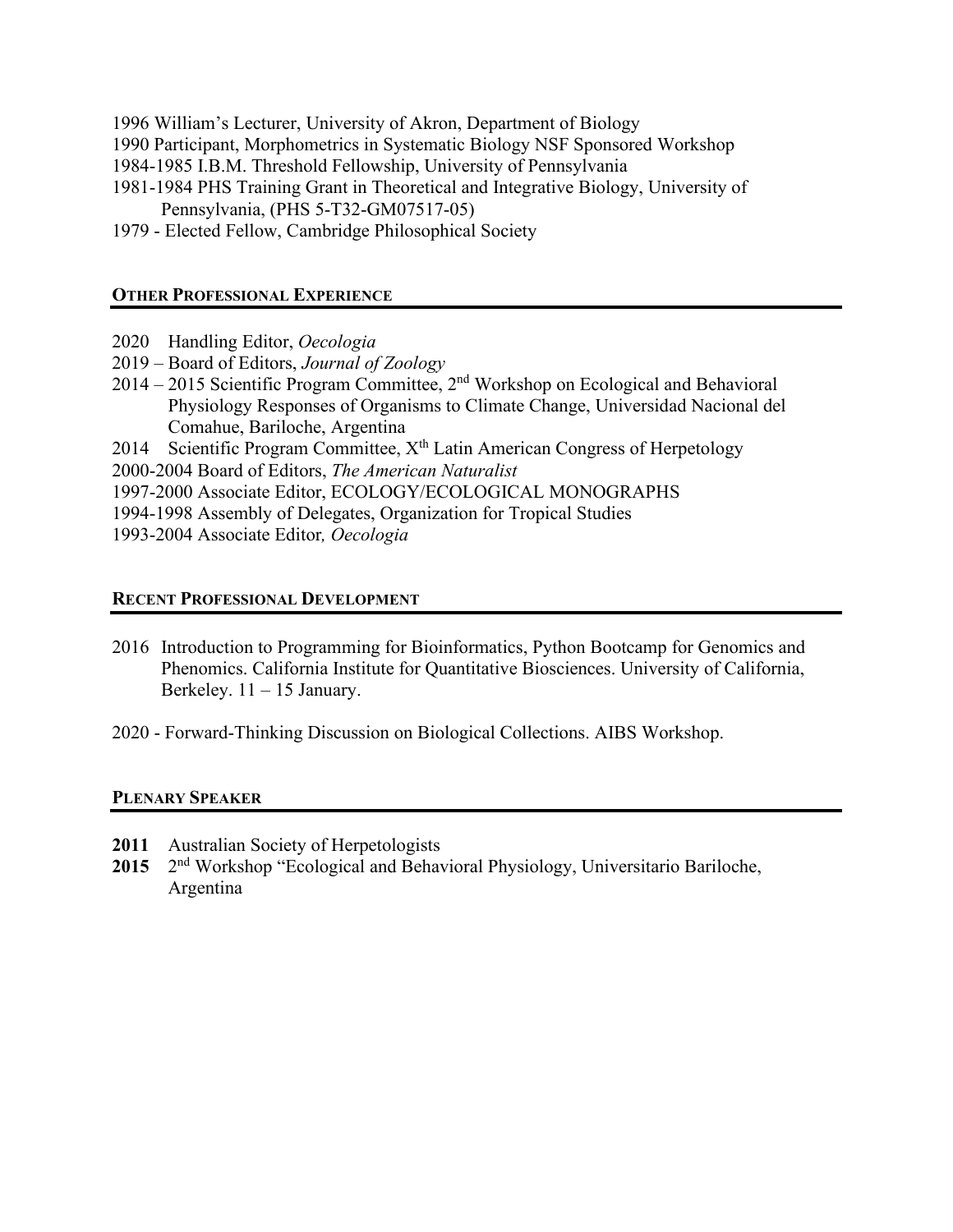- Ibargüengoytía, N. R., M. Medina, A. Laspiur, D. B. Miles, B. Sinervo. (*In Press*). Effects of climate change on Liolaemidae. In Las lagartijas de la Familia Liolaemidae: Sistemática, distribución e historia natural de una de las familias de vertebrados más diversas del cono sur de Sudamérica.
- Huey, R. B., **D. B. Miles**, and E. R. Pianka. (2021) Seasonality in Kgalagadi lizards: Inferences from Legacy Data. American Naturalist.
- Silva, N. A., G. H. O. Caetano, P. H. Campelo, V. H. Gomes Lacerda Cavalcante, L. B. Godinho, **D. B. Miles**, H. M. Paulino, J. M. Alvarenga da Silva, B. A. de Souza, H. B. F. Silva, G. R. Colli. (2021) Effects of caudal autotomy on the locomotor performance of *Micrablepharus atticolus* (Squamata, Gymnophthalmidae). Diversity 13: 563 doi.org/10.3390/d13110562.
- Cosendey, B. N., B. Sinervo, C. F. D. Rocha, **D. B. Miles**, P. Almeida-Santos, P. Nogueria-Costa, A. M. Vanderlaine. (*In Press*) How lizards handle climate change? A study on the stamina of *Glaucomastix littoralis* at different body temperatures. Brazilian Journal of Ecology.
- Ibargüengoytía, N.R., M. Medina, A. Laspiur, Y. Qu, S. C. Ausas, P. Augusto Ramirez, B. Sinervo, **D. B. Miles**. (*In Press*) Looking at the past to infer the future: Thermal traits track environmental change in Liolaemidae. Evolution
- Rutschmann, A., A. Dupoué, **D. B. Miles**, R. Megía Palma, M. Richard, D. Rozen-Rechels, A. Badiane, C. Lauden, M. Brevet, P. Blaimont, S. Meylan, J. Clobert, J.-F. Le Galliard. (2021) Nocturnal warming alters growth strategies, coloration, and parasite load in a diurnal lizard. Journal of Animal Ecology.
- Rozen-Rechels, D., A. Rutschmann, A. Dupoué, P. Blaimont, V. Chauveau, **D. B. Miles**, M. Guillon, M., Richard, A. Badiane, S. Meylan, J. Clobert, J.-F. Le Galliard, (2021) Interaction of hydric and thermal conditions drive geographic variation in thermoregulation in a widespread lizard. Ecological Monographs. e01440.
- Lara-Resendiz, R. A. P. Galina-Tessaro, B. Sinervo, **D. B. Miles**, J H. Valdez-Villavicencio, F. I. Valle-Jiménez, F. R. Méndez-de La Cruz. (2021) How will climate change impact fossorial lizard species? Two examples in the Baja California Peninsula. Journal Thermal Biology.
- **Miles, D. B.,** (2020) Can morphology predict the conservation status of Iguanian lizards? Integrative and Comparative Biology. 60: 535-548.
- Romero-Báez, O., R. Santos-Bibiano, M. A. Domínguez-Godoy, **D. B. Miles**, and F. J. Muñoz-Nolasco. (2020). Thermal ecophysiology of a native and a non-native gecko species in a tropical dry forest of Mexico. Journal of Thermal Biology 90: 102607.
- Rutschmann, A., D. Rozen-Rechels, A. Dupoué, P. Blaimont, P. de Villemereuil, **D. B. Miles**, M. Richard, and J. Clobert. (2020) Climate dependent heating and cooling efficiency in the common lizard. Ecology and Evolution. 10: 8007-8017.
- Farallo\*\*, V. R., J. Uyeda, M. M. Muñoz, and **D.B. Miles**. (2020) Niche evolution varies depending on geographic scale: Implications for climate change. Evolution 74: 979 - 991. (cover photo).
- Caetano, G. H. O., G. Colli, **D. B. Miles**, J. C. Santos, et al. (2020) Time of activity is a better predictor of the distribution of a tropical lizard than environmental temperature. Oikos 129: 953-963.
- Dupoué, A, P. Blaimont, D. Rozen-Rechels, M. Richard, S. Meylan, J. Clobert, **D. B. Miles**, R Martin, B. Decencière, S. Agostini, J.-F. Le Galliard. (2020) Water availability and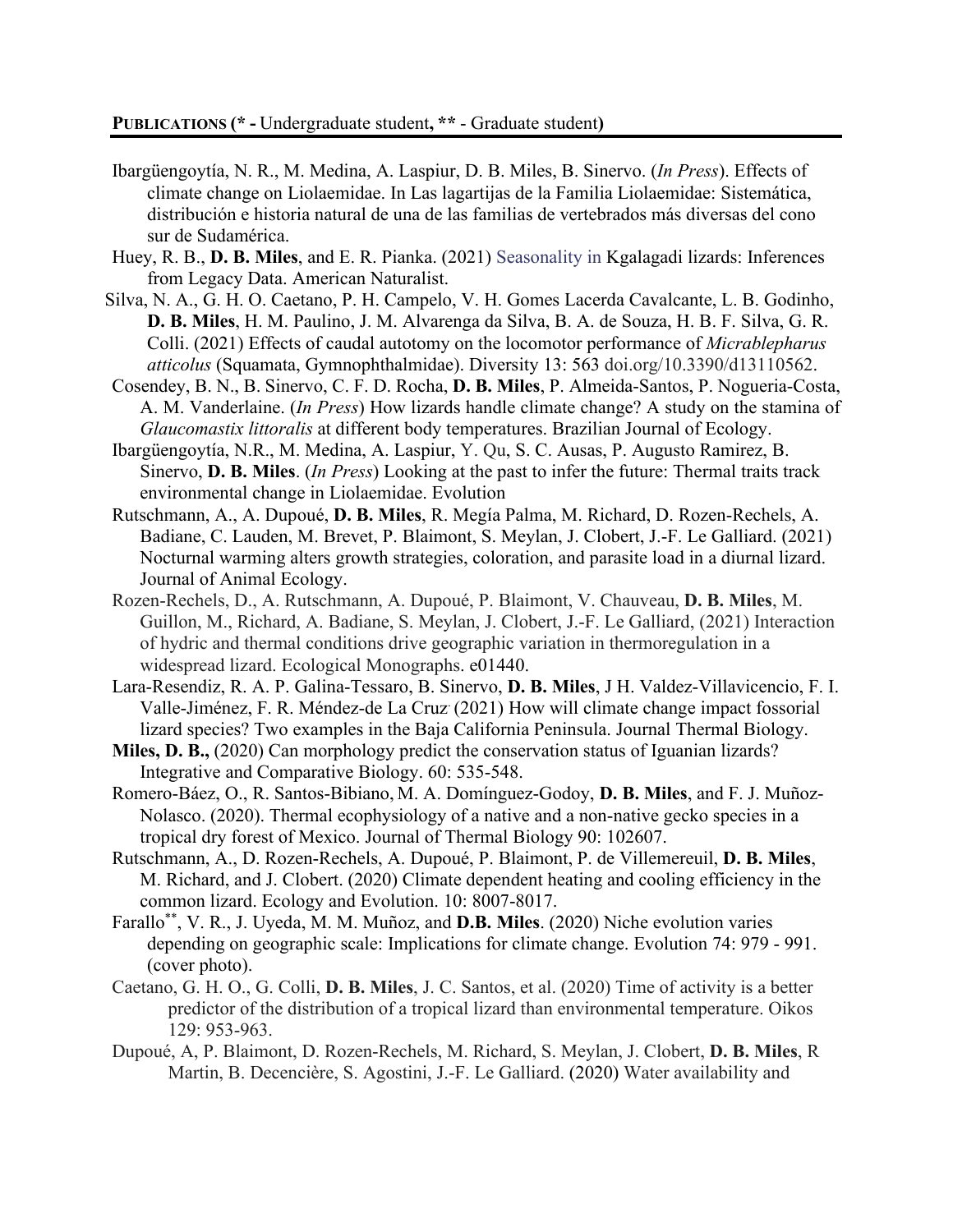temperature induce oxidative status during pregnancy in a viviparous lizard (*Zootoca vivipara*) Functional Ecology 34: 475-485.

- Sinervo, B, A. Chaine, **D. B. Miles**. (2020) Social games and genic selection drives mammalian mating system evolution and speciation. American Naturalist 195: 247 – 254.
- Wu, Q.\*\*, M. Richard, A. Rutschmann, **D. B. Miles**, and J. Clobert. (2019) Environmental variation mediates the prevalence and co-occurrence of parasites in the common lizard, *Zootoca vivipara*. BMC Ecology 19:1-11.
- Garcia-Porte, J., J. Garcia-Porta, I. Irisarri, M. Kirchner, A. Rodríguez, S. Kirchhof, J. L. Brown, A. MacLeod, A. P. Turner, F. Ahmadzadeh, G. Albaladejo, J. Crnobrnja-Isailovic, I. De la Riva, A. Fawzi, P. Galán, B. Göçmen, D. J. Harris, O. Jiménez-Robles, U. Joger, O. J. Glavaš, M. Karış, G. Koziel, S. Künzel, M. Lyra, **D. B. Miles**, et al. (2019) Phylogenomic relationships of lacertid lizards reveal physiological and functional genomic adaptation to climate. Nature Communications. 10: 1-12.
- Gilbert, A. L.<sup>\*\*</sup> and **D. B. Miles** (2019a) Spatiotemporal variation in thermal niches suggests lability rather than conservatism of thermal physiology along an environmental gradient. Biological Journal of the Linnean Society. 128: 263-277.
- Gilbert, A. L.\*\* and **D. B. Miles** (2019b) Antagonistic Responses of Exposure to Sublethal Temperatures: Adaptive Phenotypic Plasticity Coincides with a Reduction in Organismal Performance. American Naturalist 194: 344-355.
- Fierro-Estrada N., Y. G. González-González, M. Martínez Gómez, A. García, F. R. Méndez de la Cruz, and, **D. B. Miles**. (2019) Thermoregulation of the lizard *Barisia imbricata* at altitudinal extremes. Amphibia-Reptilia 40: 349 – 360.
- Hazard, L. C., K. A. Nagy, **D.B. Miles**, E. I. Svensson, D. Costa and B. Sinervo. (2019) Phenotypic integration, physiological performance, and survival in a lizard (*Uta stansburiana*) with alternative mating strategies. Physiological Zoology and Biochemistry. 92: 303-315.
- Whiting, M. J. and **D. B. Miles.** (2019) Behavioral ecology of aggressive behavior in lizards In *Behavior of Lizards: Evolutionary and Mechanistic Perspectives* (Bels, V. and Russell, A., eds) CRC Press.
- Salem, S. B. D. B. Miles, A. A. Alm Eldeen, R. M. Kandyel (2019) Scanning electron microscope studies of the dorsal lingual surface of some reptilian species. Egypt. J. Exp. Biol. (Zool.), 15: 219 – 228.
- Farallo, V. R.<sup>\*\*</sup>, R. Wier<sup>\*</sup>, and **D. B. Miles.** (2018) The Bogert effect revisited: Salamander regulatory behaviors are differently constrained by time and space. Ecology and Evolution. 8: 11522-11532.
- Gomez-Alés, R., J. C. Acosta, V. Astudillo, M. Códoba, G. M. Blanco, **D. Miles** (2018) Effect of temperature on the locomotor performance of species in a lizard assemblage in the Puna region of Argentina. Journal of Comparative Physiology B 188: 977 - 990
- Logan, M.L., J. D. Curlis, A. L. Gilbert\*\*, **D.B. Miles**, A. Chung, J. W. McGlothlin, R. M. Cox (2018) Thermal physiology and thermoregulatory behaviour exhibit low heritability despite genetic divergence between lizard populations. Proceedings Royal Society London B 285 (1878) 20180697.
- Dupoué, A., A. Rutschmann\*\*, J.-F. Le Galliard, J. Clobert, J., P. Blaimont, B. Sinervo, **D. Miles**, C. Haussy, S. Meylan. (2018) Climate warming and drying induce population extinction despite a reduction of baseline corticosterone in wild lizards. Journal of Animal Ecology. 87: 1331-1341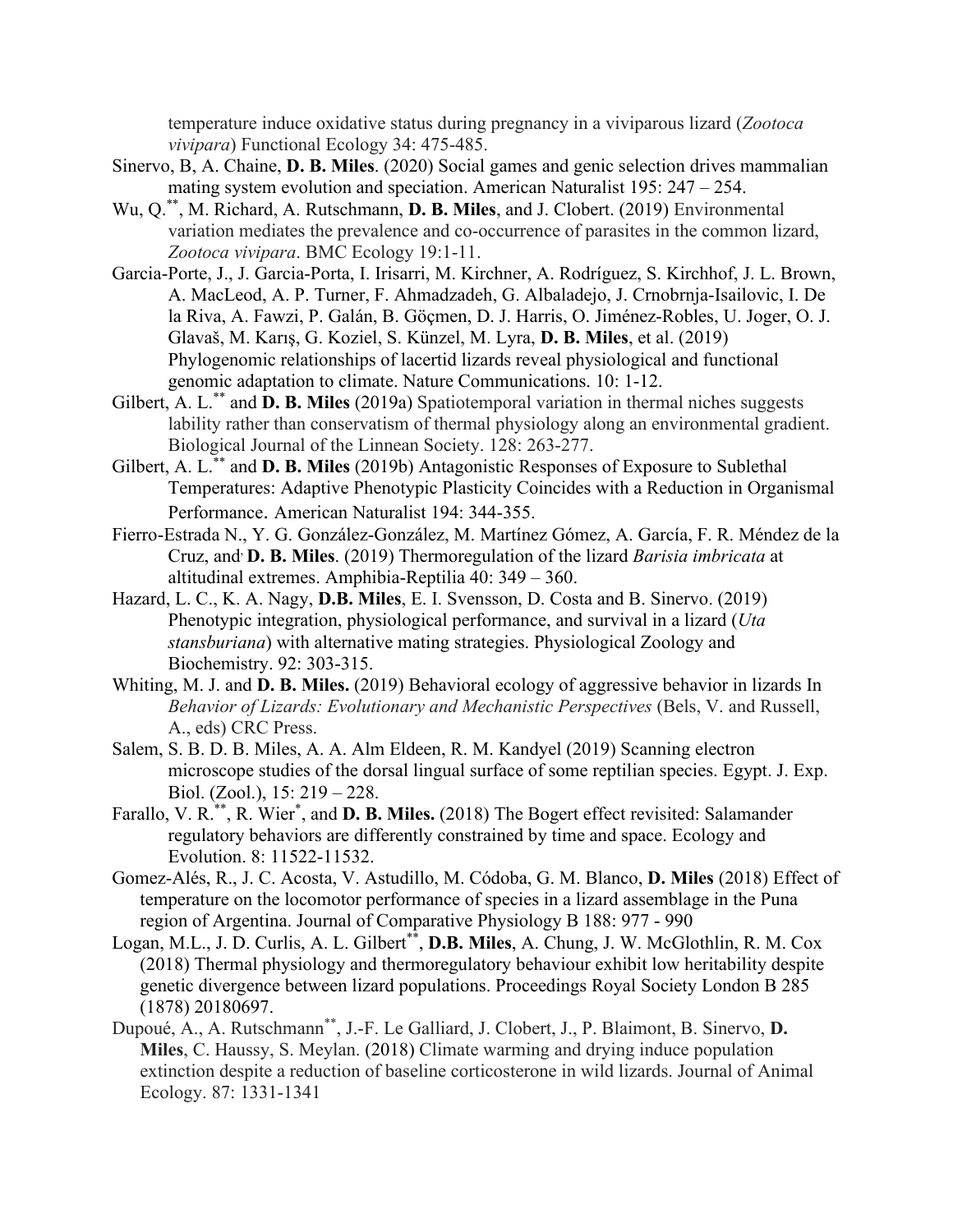- Octavio A.-O., A. F. Johnson, M. Agha, E. B. Allen, ... , **D. B. Miles** et al. (2018) Harnessing Cross-border Resources to Confront Climate Change. Environmental Science and Policy Journal. (Total of 91 authors) 87:128 – 132.
- Diele-Viegas, L.\*\*, L. J. Vitt, B. R. Sinervo, G. R. Colli, F. P. Werneck, **D. B. Miles**, W. E. Magnusson, J. C. Santos, C. M. Sette\*\*, G. H. O. Caetano\*\*, E. Pontes\*\*, T. C. S. Ávila-Pires. (2018) Thermal physiology of Amazonian lizards (Reptilia: Squamata). PLoS One 13: e0192834.
- Pontes-da- Silva, E\*\*, W. E. Magnusson, B. R. Sinervo, G. H. Caetano\*\*, **D. B. Miles**, G. R. Colli, L. M. Diele-Viegas\*\*, J. Fenker, J. C. Santos and F. P. Werneck. (2018) Extinction risks forced by climatic change and intraspecific variation in the thermal physiology of a tropical lizard. Journal of Thermal Biology 73: 50-60.
- Sinervo, B, Q. Yin, **D. B. Miles**, and Fausto Mendez de la Cruz (2018) Climate change, thermal niches, extinction risk and maternal-effect rescue of Toad-headed lizards, *Phrynocephalus*, in thermal extremes of the Arabian Peninsula to the Tibetan Plateau. Integrative Zoology 13:450-470.
- Salem, S. B., **D. B. Miles**, A.A. Alm-Eldeen, and R.M. Kandyel\*\* (2017). Comparative histological characterization of the tongue in two reptiles, *Scincus scincus* (Scincidae) and *Uromastyx ornata* (Agamidae) in relation to diet. Egypt. J. Exp. Biol. (Zool). 13: 319 - 327. DOI: 10.5455/egysebz.20171214034607
- Kirchhof, S.\*\*, R. S. Hetem, H. M. Lease, **D.B. Miles**, D. Mitchell, J. Müller, M.-O. Rödel, B. Sinervo, T. Wassenaar, and I. W. Murray (2017) Thermoregulatory behaviour and high thermal preference buffer impact of climate change in a Namib Desert lizard. Ecosphere. 8: e02033.
- Dupoué, A., A. Rutschmann\*\*, J. F. Le Galliard, J. Clobert, F. Angelier, C. Marciau, S. Ruault, **D. B. Miles**, S. Meylan. (2017) Extremely short telomeres precede population extinction in wild lizards. *Scientific Reports*.
- Dupoué, A., A. Rutchsmann\*\*, J.-F. Le Galliard, **D. B. Miles**, J. Clobert, D. F. DeNardo, G. A. Brusch, S. Meylan (2017) Water availability and environmental temperature correlate with geographic variation in water balance in common lizards (*Zootoca vivipara*). *Oecologia* 185: 561-571.
- Gilbert, A.\*\* and **D. B. Miles**. (2017) Natural Selection on Thermal Preference, Critical Thermal Maxima, and Locomotor Performance. Proceedings of the Royal Society London B 284: 2017536. DOI: 10.1098/rspb.2017.0536.
- Vicenzi, N.\*\*, V. Corbalán, **D.B. Miles**, B. Sinervo, and N. Ibargüengoytía (2017) Predicting extinction risk for the high-Andean lizard *Phymaturus palluma* using eco-physiological modelling. Biological Conservation 206: 151 - 160.
- Meylan, S., F. Lallemand, C. Haussy, J. Bleu\*\*, and **D. B. Miles** (2017) Argenine vasotocin inhibits social behavior and enhances essential activities in the common lizard (*Zootoca vivipara*). General and Comparative Endocrinology 243: 10 - 14.
- Williams, K. A.\*\* and **D. B. Miles** (2016) Demographic costs associated with differences in habitat space occupancy. PLoS One. 11 (11), e0165472
- Rutschmann, A.\*\*, **D. B. Miles**, J. Clobert, M. Richards (2016a) Warmer temperatures attenuate the classic offspring quality and number trade-off in the common lizard, *Zootoca vivipara*. Biology Letters 12: 20160101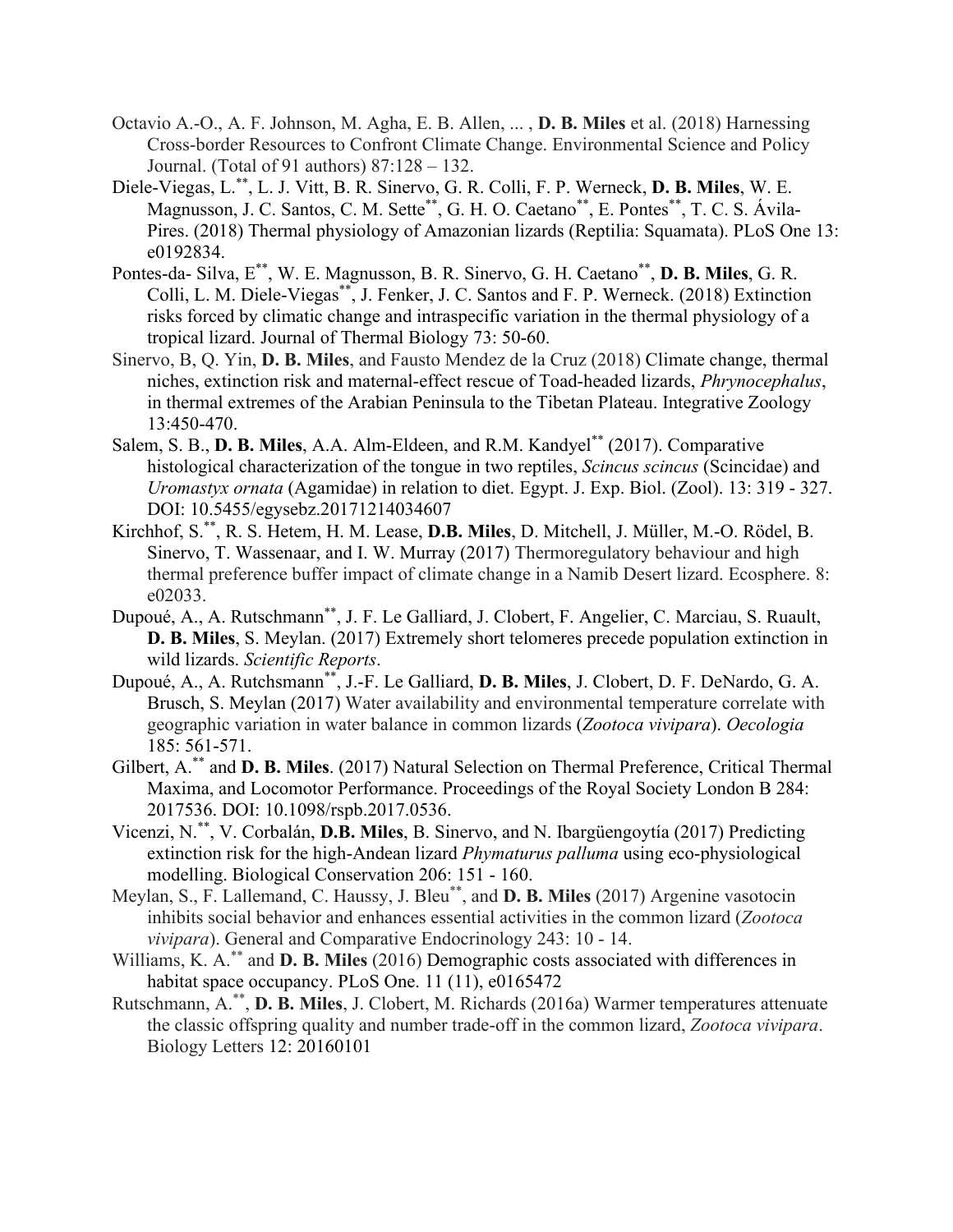- Gilbert, A.\*\*, **D. B. Miles** (2016) Food, temperature, and endurance: Effects of food deprivation on the thermal sensitivity of physiological performance. Functional Ecology 30:1790 - 1799.
- Lattanzio\*\*, M. and **D. B. Miles** (2016) Trophic niche divergence among colour morphs that exhibit alternative mating strategies. Royal Society Open Science 3: 150531. DOI: 10.1098/rsos.150531.
- Lattanzio\*\*, M. and **D. B. Miles** (2016) Stable carbon and nitrogen isotopic discrimination and turnover in a small-bodied insectivorous lizard. Isotopes in Environmental and Health Studies. dx.doi.org/10.1080/10256016.2016.1154854.
- Farallo\*\*, V. and **D.B. Miles (**2016) The importance of microhabitat: a comparison of two microendemic *Plethodon* species to the widespread *P. cinereus.* Copeia. 2016: 67-77.
- Rutschmann\*\*, A., **D. B. Miles**, J.-F. Le Galliard, M. Richard, S. Moulherat, B. Sinervo and J. Clobert (2016b) Climate and habitat interacts to shape the thermal reaction norms of breeding phenology across lizard populations. Journal of Animal Ecology. DOI: 10.1111/1365-2656.12473
- Hipsley, C. A.\*\*, **D. B. Miles**, J. Müller (2014) Morphological disparity opposes a latitudinal diversity gradient in lacertid lizards. Biology Letters 10: doi:10.1098/rsbl.2014.0101.
- Lattanzio\*\*, M. and **D. B. Miles** (2014) Ecological divergence among colour morphs mediated by changes in spatial network structure associated with disturbance. Journal of Animal Ecology 83: 1490 – 1500. doi: 10.1111/1365-2656.12252
- Lattanzio,<sup>\*\*</sup> M., K. Metro<sup>\*</sup>, and **D.B. Miles** (2014) Preference for Male Traits Differ in Two Female Morphs of the Tree Lizard, *Urosaurus ornatus* PLoS One. DOI 10.1371/journal.pone.0101515
- Beal\* , M., M. Lattanzio\*\*, **D.B. Miles** (2014) Differences in the thermal physiology of adult Yarrow's spiny lizard (*Sceloporus jarrovii*) in relation to sex and body size. Ecology and Evolution 4: 4220 – 4229.
- Meylan, S., M. Richard, S. Bauer, C. Haussy, and **D. Miles** (2013) Costs of mounting an immune response during pregnancy in a lizard. Physiological and Biochemical Zoology 86: 127 - 136.
- Zajitschek, S.R.K., F. Zajitschek, **D.B. Miles**, and J. Clobert (2012) The effect of coloration and temperature on sprint performance in male and female wall lizards. Biological Journal of the Linnean Society 107: 573-582.
- Medina M., Scolaro A., Méndez-De la Cruz F., Sinervo B., **Miles D**., Ibargüengoytía N. (2012) Thermal biology of the genus *Liolaemus* a phylogenetic approach reveals advantages of the genus to survive climate change. Journal of Thermal Biology 37:579-586.
- Meylan, S., **D. B. Miles**, J. Clobert (2012) Hormonally mediated Maternal Effects, Individual Strategy and Global Change. Philosophical Transactions of the Royal Society 367: 1647- 1664.
- Sinervo, B. and **D. B. Miles** (2011) Hormones and the Reproductive Behavior in Reptiles. Biology of the Reptilia. Elsevier.
- Sinervo, B., **D. B. Miles**, N. Martinez-Mendez, R. Lara-Resendiz, and F. R. Mendez De La Cruz (2011) Response to comment on "Erosion of lizard diversity by climate change an altered thermal niches. Science 332: 537 – 538.
- Heulin, B., Y. Surget-Groba, B. Sinervo, **D. Miles**, A. Guiller (2011) Dynamics of haplogroup frequencies and survival rates in a contact zone of two mtDNA lineages of the lizard *Lacerta vivipara.* Ecography 34: 436 – 447.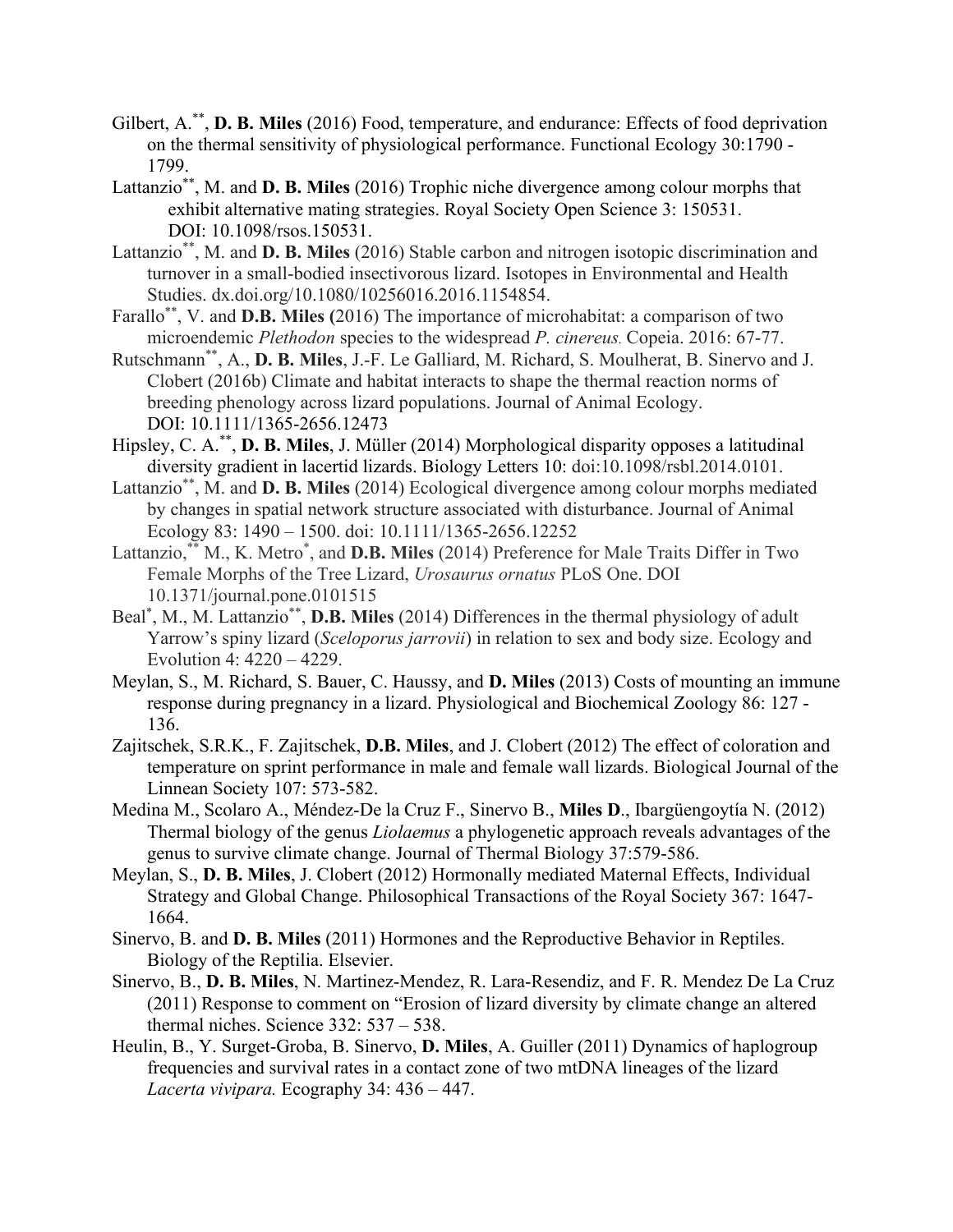- Sinervo, B., F. Mendez de la Cruz, **D. B. Miles**, et al. (2010) Erosion of lizard diversity by climate change and altered thermal niches. Science 328: 894 – 899.
- Farris, K., S. Converse, S. Zack, W. Gaines, **D. B. Miles** et al. (2010) Short-term Effects of Fire and Fire Surrogate Treatments on Avian Nest Survival: A National-Scale, Interdisciplinary Analysis. Open Environmental Sciences 4: 53 – 62.
- Streby, H. M\*\*. and **D. B. Miles** (2010) Effects of prescribed burns and shelterwood harvests on nesting success of neotropical migratory birds. Open Environmental Sciences 4: 31 – 40.
- Goodman, B.A. **D. B. Miles**, L. Schwarzkopf. 2008. Life on the rocks: habitat use drives morphological and performance evolution in lizards. Ecology 89: 3462-3471.
- Mills, S. C., L. Hazard, L. Lancaster, T. Mappes, **D. B. Miles**, T. A. Oksanen, and B. Sinervo (2008) Gonadotropin hormone modulation of testosterone, immune function, performance and behavioral tradeoffs among male morphs of the lizard, *Uta stansburiana.* American Naturalist 171: 339 – 357*.*
- Sinervo, B., J. Clobert, **D. B. Miles**, A. McAdam, and L. T. Lancaster (2008) The role of pleiotropy vs. signaller–receiver gene epistasis in life history trade-offs: dissecting the genomic architecture of organismal design in social systems. Heredity 101: 197 – 211.
- **Miles, D. B.,** J. B. Losos, and D. J. Irschick (2007) Morphology, performance and foraging mode. *In* Lizard Ecology. (S. M. Reilly, D. B. Miles and L. McBrayer, eds). Cambridge University Press, England. Pp 49 - 93.
- McBrayer, L. D., **D. B. Miles**, and S. M. Reilly (2007) The evolution of the foraging mode paradigm in lizard ecology. *In* Lizard Ecology. (S. M. Reilly, D. B. Miles and L. McBrayer, eds). Cambridge University Press, Cambridge, England. Pp. 508 - 521*.*
- **Miles, D. B**., B. Sinervo, L. Hazard, E. Svensson, and D. Costa (2007) Alternative Mating Strategies: Integrating Hormones, Physiology and Behavior. Functional Ecology 21: 653 - 665.
- **Miles, D. B**., B. Sinervo, and R. Calsbeek (2007) Corticosterone, locomotor performance, and metabolism in side-blotched lizards (*Uta stansburiana*) Hormones and Behavior 51: 548 - 555
- Sinervo, B, B. Heulin, Y. Surget-Groba, J. Clobert, **D. B. Miles**, A. Corl\*\*, A. Chaine, and A. Davis<sup>\*\*</sup> (2007) Models of density-dependent genic selection and a new rock-paper scissors social system. American Naturalist 170: 663 – 680.
- **Miles, D.B.** (2004). The race goes to the swift: Fitness consequences of variation in sprint performance in juvenile lizards. Evolutionary Ecology Research 6: 63 – 75.
- Fazio III, V. W.\*\*, **D. B. Miles**, and M. M. White. (2004) Allozyme variation and population structure in the endangered Black-capped Vireo, *Vireo atricapillus*. The Condor 106: 377 – 385.
- Losos, J. B. and **D. B. Miles** (2002) Testing the hypothesis that a clade has adaptively radiated: Iguanid lizard clades as a case study. The American Naturalist 160: 147 – 157.
- **Miles, D. B**. R. Noecker \*\*, M. M. White, and W. Roosenburg (2002) Genetic relationships among populations of *Sceloporus undulatus* fail to support subspecific designations. Herpetologica 58: 277-292.
- **Miles, D. B.,** H. L. Snell, and H. M. Snell (2001) Intrapopulation variation in endurance of Galápagos lava lizards (*Microlophus albemarlensis*): evidence for an interaction between natural and sexual selection. Evolutionary Ecology Research 3: 795 – 804.
- Vitt, L. J., S. S. Sartorius, T.C.S. Avila-Pires, M. C. Espósito and **D. B. Miles.** (2000) Niche segregation among sympatric Amazonian teiid lizards. *Oecologia* 122: 410 – 420.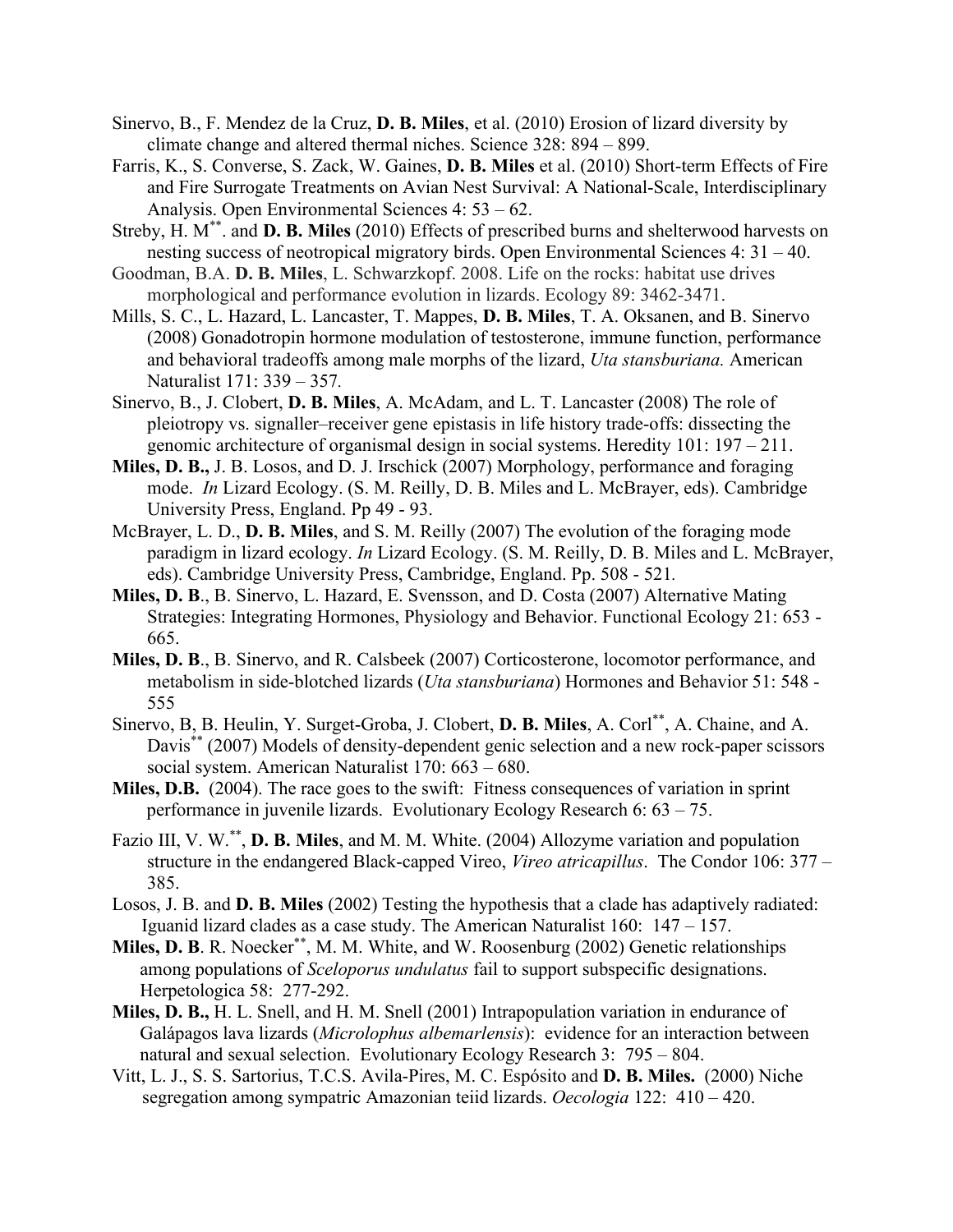- Robson, M. A.\*\*and **D. B. Miles** (2000) The association between social dominance and physiological performance in a lizard. Functional Ecology 14: 338 – 344.
- **Miles, D. B.**, B. Sinervo, and W. A. Frankino\*\* (2000) Reproductive burden, locomotor performance, and the cost of reproduction in free-ranging lizards. Evolution 54: 1386 - 1395.
- Sinervo, B., **D. B. Miles**, W. A. Frankino\*\*, D. DeNardo, and M. Klukowski\* (2000) Testosterone, endurance and Darwinian fitness: Natural and sexual selection on the physiological bases of alternative male behaviors in side-blotched lizards. Hormones and Behavior 38: 222-233.
- Warheit, K. I., J. D. Forman, J. B. Losos, and **D. B. Miles** (1999) Morphological diversification and adaptive radiation: A comparison of two diverse clades. Evolution 53: 1226 - 1234
- **Miles, D. B.** and A. E. Dunham (1996) Paradox of the Phylogeny: Character displacement of analyses of body size evolution in island *Anolis*. Evolution 50: 594-603.
- **Miles, D. B.**, L. A. Fitzgerald, and H. L. Snell (1995) Morphological correlates of locomotion in hatchling marine iguanas (*Amblyrhynchus cristatus*). *Oecologia* 103: 261-264*.*
- Ricklefs, R. E. and **D. B. Miles** (1994) Ecological and evolutionary inferences from morphology: An Ecological Perspective. *In* Ecological Morphology: Integrative Organismal Biology. P.C. Wainwright and S.M. Reilly, (eds.) pp. 13-41. University of Chicago Press.
- Losos, J. B. and **D. B. Miles** (1994) Adaptation, constraint, and the comparative method: Phylogenetic issues and methods. *Ibid.* pp. 60-98.
- **Miles, D. B.** (1994) Covariation between Morphology and Locomotory Performance in Sceloporine Lizards. *In* Lizard Ecology: Historical and Experimental Perspectives, L.J. Vitt and E.R. Pianka (eds.) pp 207-235. Princeton University Press.
- **Miles, D. B.** (1994) Population Differentiation in Locomotory Performance and the Potential Response of a Terrestrial Organism to Global Environmental Change. American Zoologist 34: 422-436.
- **Miles, D. B.** (1994) Introduction to the Symposium: Contribution of Long Term Ecological Research to Current Issues in the Conservation of Biological Diversity. American Zoologist 34: 367-370.
- **Miles, D. B.**, and A. E. Dunham (1993) Historical Perspectives in Ecology and Evolutionary Biology: The Use of Phylogenetic Comparative Analyses. Annual Review of Ecology and Systematics. 24: 587-619.
- **Miles, D. B.** and A. E. Dunham (1992) Comparative analysis of phylogenetic effects in the life history patterns of Iguanid Reptiles. American Naturalist 139: 848-869.
- Reznick, D. N., **Miles, D. B.**, and S. Winslow (1992) Life History Variation of *Poecilia picta* (Poecillidae) from the island of Trinidad. Copeia 1992: 782-790.
- **Miles, D. B.** (1990) A comparison of three multivariate statistical techniques for the analysis of avian foraging data. Studies in Avian Biology 13: 295-308.
- **Miles, D. B.** (1990) Importance and consequences of temporal variation in avian foraging behavior and resource exploitation. Studies in Avian Biology. 13: 210-217.
- Petter, S.<sup>\*\*</sup>, D. B. Miles, and M. M. White (1990) Genetic evidence of a mixed reproductive strategy in an "apparently" monogamous bird. Condor 92: 702-708.
- Reznick, R. N. And **D. B. Miles** (1989) A review of life history patterns in Poeciliid fishes. In: Evolution and ecology of Poeciliid fishes. (G.K. Meffe and F.F. Snelson eds.) pp. 125-147.
- Dunham, A. E., **D. B. Miles**, and D. N. Reznick (1988) Life history patterns of squamate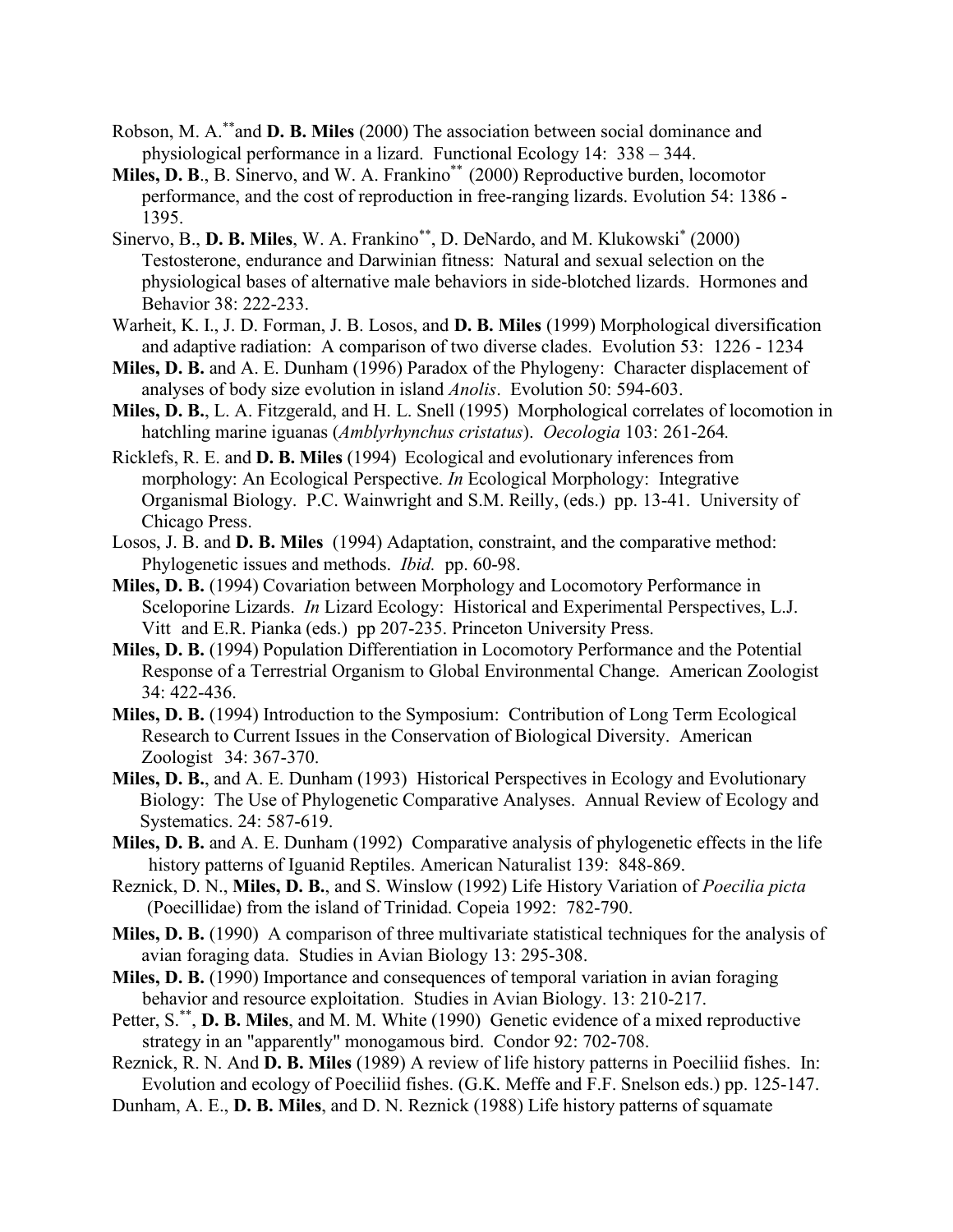reptiles. In: Biology of the Reptilia, Vol 16, Ecology B. (C. Gans and R.B. Huey, eds.) pp. 441-522. New York, Liss.

- **Miles, D. B.** And R. G. Smith (1987) A computerized racetrack for measuring sprint speed in cursorial animals. Functional Ecology 1: 281-286.
- **Miles, D. B.**, R. E. Ricklefs, and J. Travis (1987) Concordance of eco-morphological relationships in three assemblages of passerine birds. American Naturalist 129: 347-364.
- **Miles, D. B.** (1986) An incidence of Brown-headed Cowbird parasitism of Rufous-crowned Sparrows. Southwestern Naturalist 31:253-254.
- Dunham, A. E. and **D. B. Miles** (1985) Patterns of covariation in life history traits of squamate reptiles: the effects of size and phylogeny reconsidered. American Naturalist 126: 231- 257.
- **Miles, D. B.** And R.E. Ricklefs (1984) The correlation between ecology and morphology in deciduous forest passerine birds. Ecology 65: 1629-1640.

### *Books*

Lizard Ecology: The evolutionary consequences of foraging mode (2007) Edited by S. M. Reilly, L. D. McBrayer, and **D. B. Miles**. Cambridge University Press, Cambridge, England.

#### *Papers in Review*

- Machado, L.P.C. G.H.O. Caetano, V.H.L. Cavalcante, **D.B. Miles**, G.R. Colli. Climate change shrinks environmental suitability for a viviparous Neotropical skink. Submitted to Global Change Biology.
- Sinervo, B., and **D. B. Miles\*\*\*.** The human mating system and a rock-paper-scissors game for LGBT-Heterosexuals across the sexes. Submitted to Nature.
- Goerge, T.\*\* and **D. B. Miles** Testing the Pace-of-Life Syndrome: Thermal and Behavioral Correlates of Push-up Display Rate in *Urosaurus ornatus*. Submitted to Ethology.
- Martin, R.N\* , **D. B. Miles**, A. Gilbert, S. Kirchhof, L. McBrayer, S.Clusella-Trullas, N. Ibargqüengoytía, M. Medina, B. Sinervo, E. Pianka, and R. B. Huey. Move, Adapt or Perish: Responses of a Kalahari lizard to 50 years of climate change. Submitted to Global Change Biology
- Piantoni, C., N. R. Ibargüengoytía, C. A. Navas, and **D. B. Miles**. Intraspecific variation of the thermal sensitivity in lizards of the Cerrado based on the variation in the locomotor performance. Submitted to Global Environmental Change.
- Gilbert, A, and **D. B. Miles**. Evolutionary Decoupling of Thermoregulatory Behavior and Thermal Physiology. Submitted to Proceedings of the Royal Society B.
- Lara-Resendiz, R. A, P. C. Rosen, B. Sinervo, **D. B. Miles**, F.R. Méndez-de La Cruz. Thermal quality to *Gopherus evgoodei* at the tropical deciduous forest and the consequences of habitat modification by buffelgrass. Submitted to Journal of Thermal Biology.

\*\*\*Corresponding author

*Papers in Revision*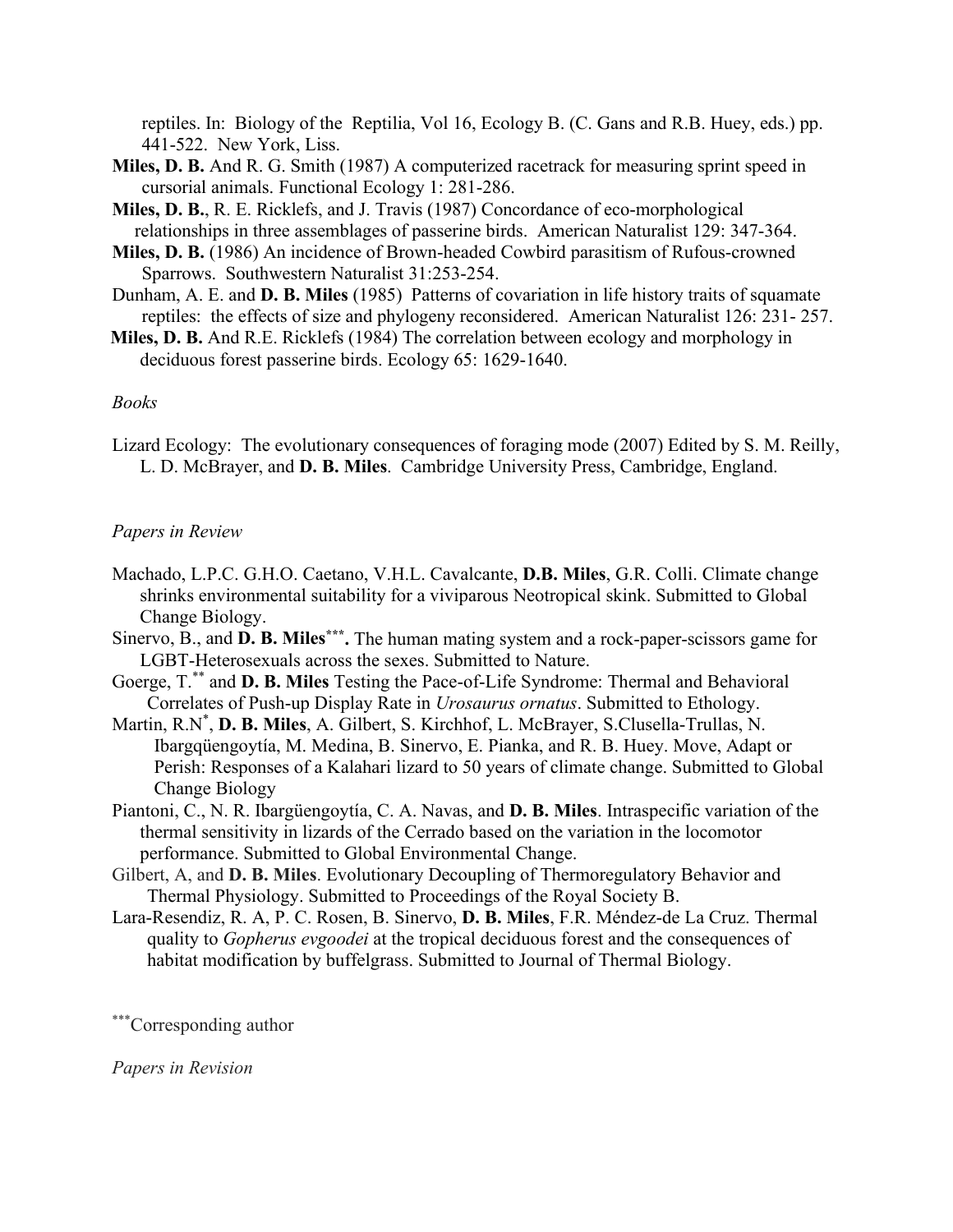- Angeli, N.F.\*\*, **D. B. Miles**, and L. A. Fitzgerald. Hotter temperature tolerance for ectotherms facing threats from an invasive predator. To be submitted to American Naturalist.
- Sinervo, B<sup>\*\*\*</sup>. **D. B. Miles**<sup>\*\*\*</sup>, J. Lovich, R.B. Huey, et al. (34 coauthors). Desert tortoises race against climate change: past, present and future.
- Sinervo, B., **D. B. Miles**, B. Heulin, J. Clobert (*Revision in to be submitted*) Lizard extinctions and demographic collapse in response to extreme climate events.
- Williams, K\*\*. and **D.B. Miles.** (*Revision to be submitted*) A conceptual framework for the analysis of individual variation in behavior in natural population. Integrative and Organismal Biology
- Diele-Viegas, L. M., V. A. Menezes, B. Sinervo, **D. B. Miles** and C. F. D. Rocha. (*Revision to be submitted*) Climate change implications on thermal biology of the African hallow in South America, the endemic skink *Trachylepis atlantica*. Biological Conservation.
- Wu, Q., **D. B. Miles**, M. Richard, A. Rutschmann, and J. Clobert. Intraspecific diversity alters the relationship between climate change and parasitism—Evidence from spatio-temporal data in a polymorphic ectotherm. Revision submitted to Global Change Biology.

### *Papers in preparation*

- Joos, J\*\*., C. Pimiento, **D.B. Miles**, and J. Müller. Megafauna extinction altered body size distribution in tortoises. To be submitted to Proc. Roy. Soc. B.
- **Miles, D. B.**, J. Müller, B. Sinervo, J. Lovich, R. Resendiz, F. Mendez de la Cruz, R. B. Huey. Evolution of body temperature and thermoregulatory mode in the world's Tortoises. *In prep.* To be submitted to PNAS.
- Zamorano, L. S., **D. B. Miles**, Terry Irwin, and D. Kavanaugh. Patterns of diversification in a continental radiation of ground beetles (Coleoptera: Carabidae: Lachnophorini).
- Zamorano, L. S., **D. B. Miles** and Terry Irwin. Collapse of an Amazonian arthropod community in response to climate change.

#### **SOFTWARE**

Caetano, G., Santos, J. C., **Miles, D.** & Sinervo, B. Mapinguari v0.0.1. A species distribution modeling package premised on eco-physiological traits. *Zenodo* (2017).

#### **ARTICLES IN THE POPULAR PRESS**

Huey, R. B. and **D. B. Miles** 2014. Is the sand too hot for the lizards? SANPark Times p. 46. Huey, R. B. and **D. B. Miles** 2017. The dunes are alive -- with the sound of barking. SANPark Times

### **COLLABORATIONS**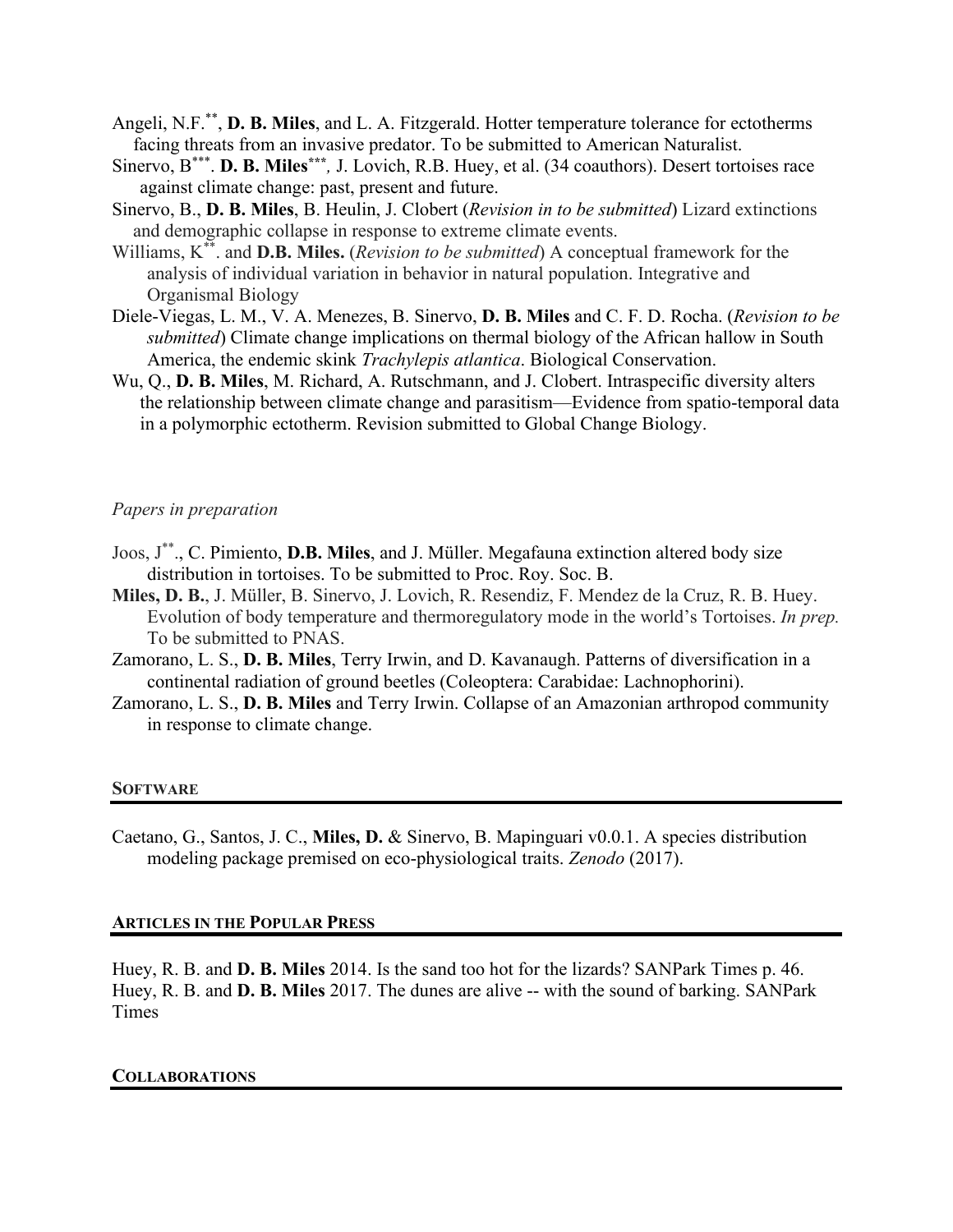Alexis Chaine, CNRS, Experimental Ecology Research Station Moulis, France Jean Clobert, CNRS, Experimental Ecology Research Station, Moulis, France Patrick Fitze, Museum of Natural History, Madrid, Spain Lee Fitzgerald, Texas A&M University Brett Goodman, University of Adelaide Raymond B. Huey, University of Washington Nora Ibargqüengoytia, University of Bariloche Lance McBrayer, Georgia Southern University Fausto Mendez de la Cruz, UNAM, Mexico Jonathan Losos, Washington University Johannes Müller, Humboldt-Universität zu Berlin, Museum für Naturkunde, Berlin, Germany Rafa Lara Resendiz, UNAM, Mexico Phil Rosen, University of Arizona Alexis Rutschmann, CNRS Experimental Ecology Research Station, Moulis, France Leslie Ruyle, Texas A&M University Lin Schwarzkopf, James Cook University Barry Sinervo, University of California, Santa Cruz Howard Snell, University of New Mexico Martin Whiting, Macquarie University, Sydney, Australia

### **GRANTS**

- **1980** An eco-morphological analysis of six tropical lowland forest bird communities. American Museum of Natural History (Chapman Memorial Fund and Sigma Xi)
- **1981** The relationship between morphology and ecology in a Sonoran desert bird community. Explorers Club.
- **1982** Patterns in morphology and ecology in two Sonoran desert bird communities. Frank M. Chapman Memorial Fund and Sigma Xi.
- **1983** Species turnover along an habitat gradient in two Sonoran Desert avian communities. Frank M. Chapman Memorial Fund.

**1985** Estimating the performance gradient for species of *Urosaurus*. American Museum of Natural History (Theodore Roosevelt Memorial Fund).

**1986** Estimating the performance gradient for saxicolous and arboreal species of *Urosaurus*. Ohio University Research Committee (\$4000.00).

- **1986** The winter exploitation system of Eastern Bluebirds. Ohio Department of Natural Resources (\$1780.00).
- **1987** A comparative analysis of the relationship between morphology and locomotion in Iguanid lizards. NSF (three year grant, \$84,000.00).

**1988** Comparative analysis of the relationship between morphology and locomotion in iguanid lizards. NSF REU supplement (one year award, \$7,900).

**1989** Comparative analysis of the relationship between morphology and locomotion in Iguanid lizards. NSF REU supplement (one year award, \$5,700).

- **1990** A comparative analysis of the relationship between morphology and locomotion in Sceloporine lizards. NSF LTER supplement. \$23,000.
- **1990** Comparative analysis of the relationship between morphology and locomotion in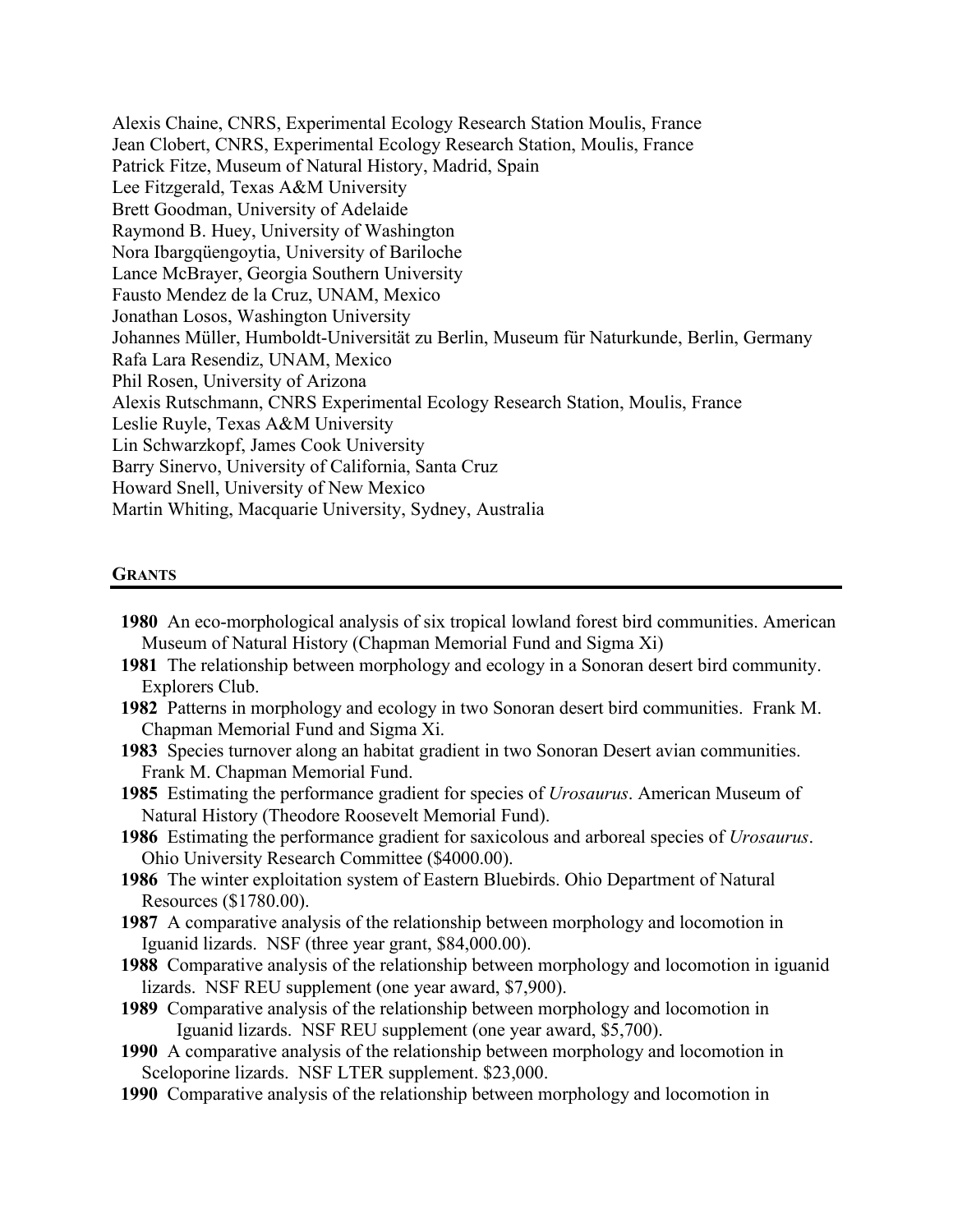Iguanid lizards. NSF REU supplement. \$7900.

- **1991** Geographic variation in locomotion and morphology in *Urosaurus ornatus*. National Geographic Society, \$13,501.
- **1992 1996** The roles of natural selection and sexual selection in the evolution of sexual dimorphism in body-size. Co-PI with Howard Snell, University of New Mexico. NSF \$191,000. (IBN 92-07895)
- **1993** Estimation of the phylogenetic relationships among North American Sceloporine lizards (Phrynosomatidae). OU Baker Fund, \$8000.00 (PI with Matthew White)
- **1994 - 1995.** Spatial analysis of vertebrate habitat use in the Jornada Experimental Range. Coalition for International Environmental Recovery and Assessment. \$17,500
- **1995** Organismal response to global environmental change. Ohio University Post-Doctoral Fellowship (\$20,000).
- **1999** *ORNIS*: A cyber field guide/laboratory manual: A web-accessible interactive learning environment for classroom, laboratory and field environments. Ohio University, Technology Initiative Award, \$12,275.00
- **1999** The interaction between natural and sexual selection in the evolution of sexual size dimorphism in Galapagos lava lizards: (Tropiduridae: *Microlophus*). Baker Award Committee, \$9,300.00
- **2000 2005** A national study of the consequences of fire and fire surrogate treatments. USDI USDA Joint Fire Science Program: \$213,000.
- **2001** Effects of Fire and Fire Surrogates on Chiropteran and Flying Squirrel populations. \$24,000. USDI – USDA Joint Fire Science Program
- **2002** Effects of Fire and Fire Surrogates on Chiropteran populations. \$6,000. USDI USDA Joint Fire Science Program
- **2003** Correlational selection on physiology and alternative male strategies. Co-PI with Barry Sinervo, Lisa Hazard, and Daniel Costa. NSF \$220,000, 2003 – 2006.
- **2004** Voinovich Undergraduate Research Scholarship. Ohio University \$3000.
- **2005** Correlational selection and alternative mating strategies. National Geographic Society.Co-PI with B. Sinervo, A. Corl and S. Kuchta. \$20,000.
- **2008**. Synergistic effects of Atrazine and Chytrid Fungus on Tadpole Development. IUCN SSC Amphibian Specialists Group Seed Grant. \$1650.
- **2009**. Detecting sublethal responses of lizards to human managed landscapes using Stable Isotope Assays and Stress Hormones. Ohio University Research Committee. \$6700.
- **2010**. Effect of Light and Temperature Cycles and Climate Change on Adaptation in Lizards. CoPI with Sinervo, B., D. Parapijpe. NSF \$476,000.
- **2013**. Quantifying climate-forced extinction risks for lizards, amphibians, fishes, and plants. Co-PI with Sinervo, B., and J. Pitterman. NSF \$885,000.
- **2015**. Will Behavioral Compensation Buffer Species Loss in a Warming Climate? Ohio University Research Committee. \$8000.
- **2016**. Assessment of Extinction Risk of Kgalagadi Lizards: The roles of climate change, habitat modification and phenology. Ohio University Baker Fund. \$11,998.
- **2018**. University of Toulouse: Campaign for Recruitment of External (International) Visiting Professors. €5000.00

Integrating temporal and spatial variation in biophysical attributes with ecophysiological and demographic data to predict extinction and persistence of ectothermic vertebrate populations. French Embassy: Make Our Planet Great Again. €10000.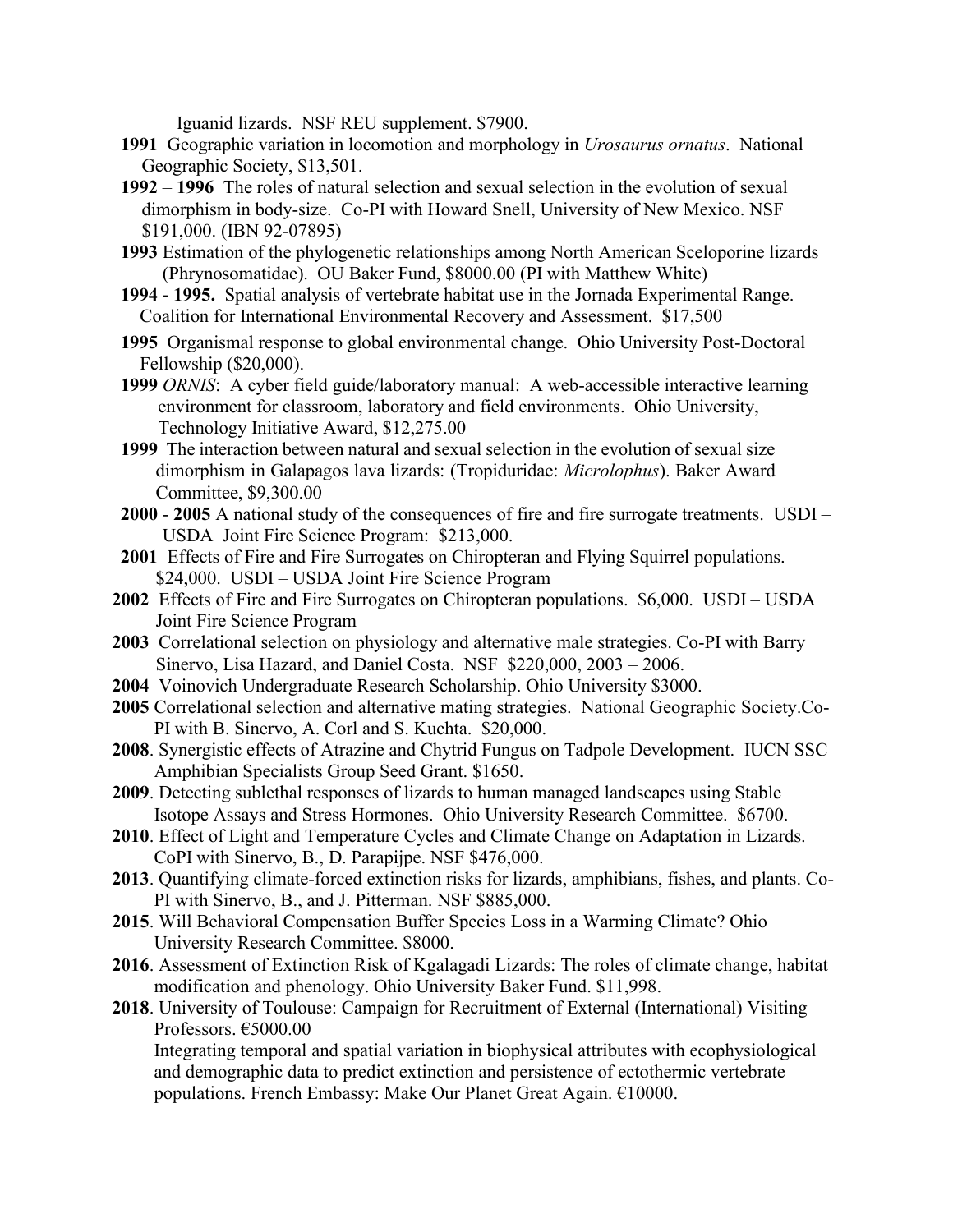Global Travel Award, Ohio University \$750

- **2019**. TULIP. Visiting Scholar. University of Toulouse. €3500 Centre d'Ètude de la Biodiversité Amazonienne (CEBA) €15000 Honors Tutorial College, Ohio University – Research Apprenticeship \$3000
- **2020**. NSF. OPUS Conceptual and analytical synthesis of ecomorphological insights into diversification and adaptation. \$209,451
- **2021**. "Metabolic Meltdown" Ohio University Research Committee \$8000.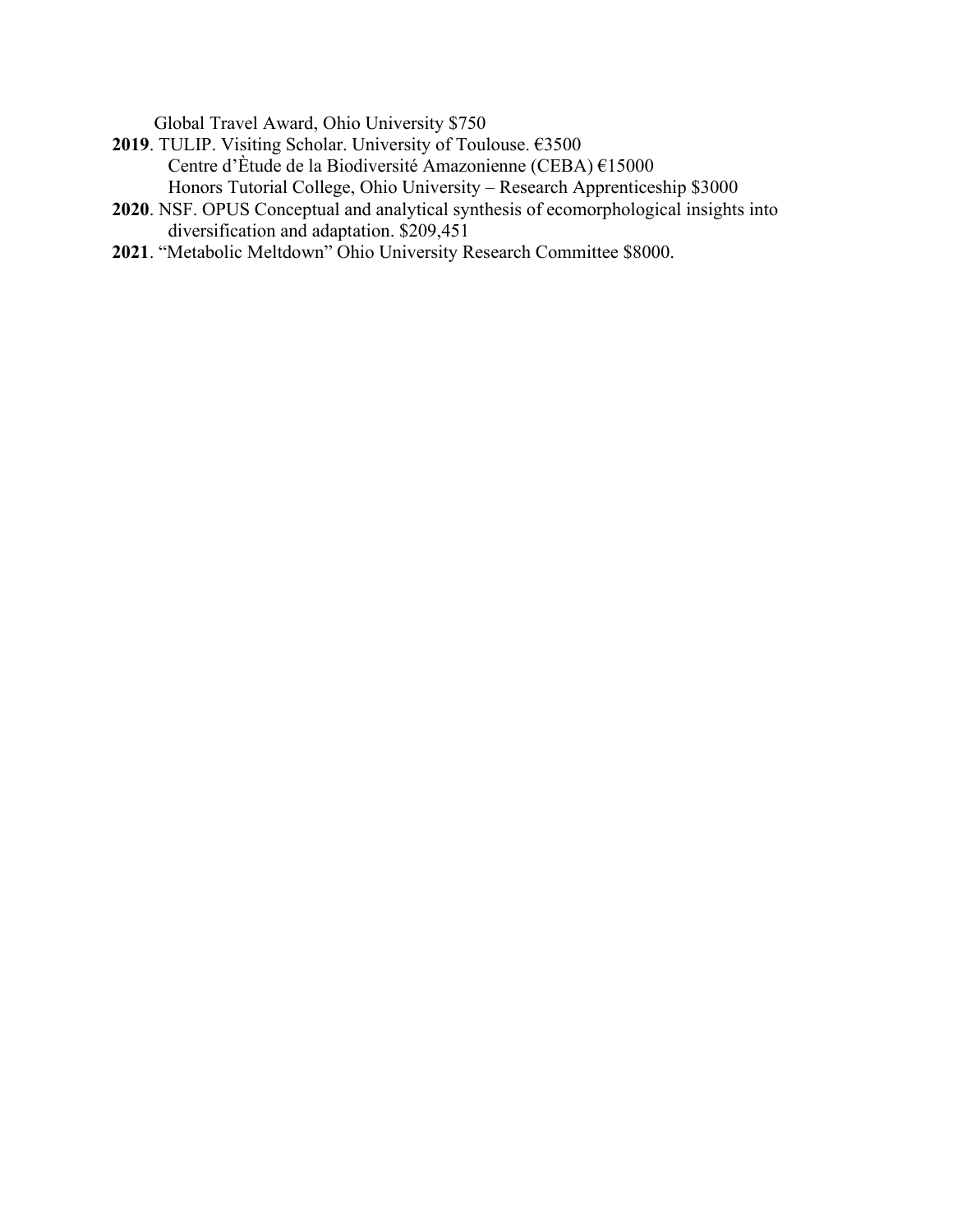### **TEACHING**

*Courses Taught at Ohio University*

BIOS 2200 Biodiversity and Conservation Biology BIOS 2750 Introduction to Animal Ecology BIOS 2710 Field Ornithology BIOS 3760 Field Ecology BIOS 4050 Comparative Methods in Evolutionary Morphology BIOS 4710 Ornithology<sup>\*</sup> BIOS 4770 Population Ecology<sup>\*</sup> BIOS 4780 Community Ecology<sup>\*</sup> BIOS 4810 Conservation Biology<sup>\*</sup> BIOS 4920Advanced Evolutionary Biology BIOS 4920 Physiological Ecology BIOS 5770 Graduate Course in Population Ecology BIOS 5780 Graduate Course in Community Ecology BIOS 5810 Graduate Course in Conservation Biology<sup>\*</sup> BIOS 6830 Graduate Colloquium in Animal Behavior BIOS 6830 Modeling in Ecology and Evolutionary Biology using R\* BIOS 6830 Modern Comparative Methods\* BIOS 6830 Graduate Student Core Course: Foundations in Ecology and Evolution BIOS 7970 Seminar in Conservation Biology<sup>\*</sup> BIOS 8700 Biostatistics II: Multivariate Statistics<sup>\*</sup>

*\** Courses I developed at Ohio University*.*

Course Taught at Washington University, St. Louis, MO

Biol 4138 Global Environmental Change and Thermal Ecology

## *Honors Instruction*

BIOS 1990T Freshman Honors Tutorial in Evolution and Ecology, BIOS 2970T Honors Tutorial in Evolutionary Physiology BIOS 2990T Sophomore Honors Tutorial BIOS 3970T Honors Tutorial in Adaptive Phenotypic Plasticity BIOS 4990T Senior Honors Tutorial

## *Invited Lectures*

Behavioral Ecology, Department of Zoology, University of Washington, Seattle, Spring 1995 Methods in Field Ornithology, Department of Tropical and Marine Biology, James Cook University, Queensland Australia, Spring 2008 Physiological Responses to Climate Change in Ectotherms: Physiological Ecology Ohio University, Spring 2012 (2 lectures)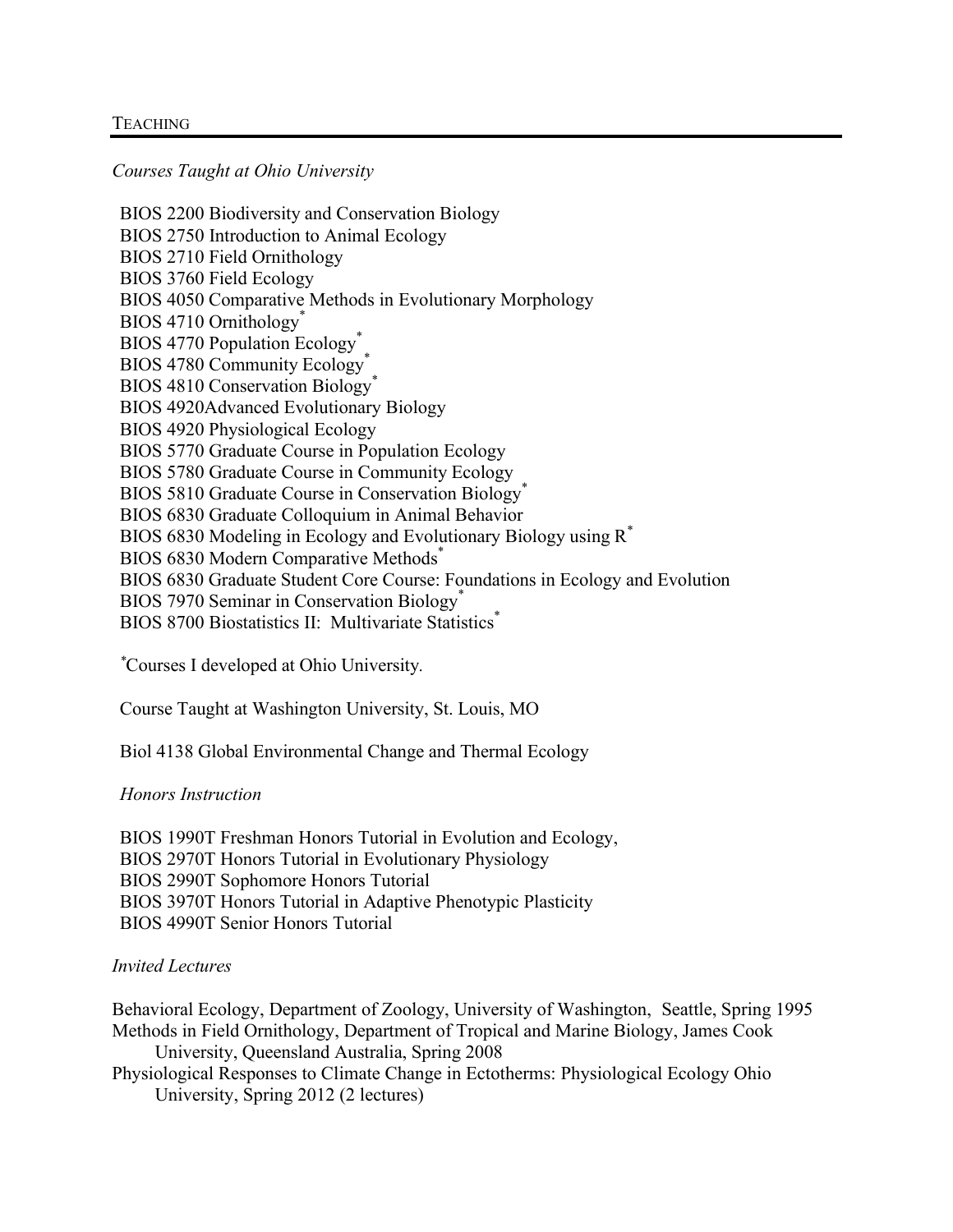Altered Thermals Niches and Extinction Risk in Lizards (OU Environmental Studies Capstone Course 2012) Extinction of Desert Tortoises. Geography 3060X. (Physical and Global Dimensions of Climate Change. Fall 2018) Wildlife Biology. University College Ohio University UC1900. Topics in the Thermal Ecology of Lizards. Rider University (Biology 390) Herpetology

# **UNDERGRADUATE , GRADUATE AND POSTDOCTORAL SUPERVISION**:

*Undergraduate Honors Tutorial/Senior Theses:*

William Narotski, Mary Jo-Ellen Erickson, Anu Gupta, Paul Tuck, Cassandra Thompson, Rachel Martin

# *Undergraduate Research:*

David Althoff, Anthony Brown, Doug Bruggeman, Patricia Chalfant, Cynthia Caldwell, Jay Diffendorfer, Hillary Faeta, Greg Haenel, Joseph Joyce, Scott Marriott, Stacy Meltzer, David Morris, James O'Connor, Dan Rabosky, Kevin Skerl, Mary Sparks, John Steffen, Cassandra Thompson, Rachel Martin

*Provost's Undergraduate Research Fund (Grant to support undergraduate research)*: Cynthia Caldwell, James O'Connor, Cassandra Thompson, Rachel Martin

*Graduate Student Supervision*:

Master of Science Theses:

Janet Easly (1987) *Kin recognition in a lycosid spider,* Lycosa punctulata Stephanie Petter (1988) *Behavioral observation of the mating system and an electrophoretic examination of parentage in the field sparrow in Athens, Ohio* Abdul Abdi (1991) MSES Non thesis option Tim McMahon (1992) *The effects of habitat structure and predator avoidance on avian sociality and foraging behavio***r** Eric Hart (1992) *An analysis of wolf captures on the Kenai Peninsula, Alaska* M.J. Erickson (1992) *Biomechanical properties of Phrynosomatid lizard long bones* Vicky German (1993) *Avian assemblages and habitat use in reclaimed and unreclaimed strip mines of Southeastern Ohio* Victor Fazio (1994) *Genetic variation in an endangered passerine,* Vireo atricapillus woodhouse Michael Robson (1994) *The relationship between locomotor performance and dominance in male tree lizards (*Urosaurus ornatus*)* Scott Blackburn (1994) *Patterns of ecomorphological variation in an assemblage of whiptail lizards (Teiidae:* Cnemidophorus*)* Matthew Hohmann (1996) *Spatio-temporal variation in population trends of successionalnesting passerines in eastern North America* Robert Amling (1997) *Evolution of food storage behavior in the avian family Corvidae*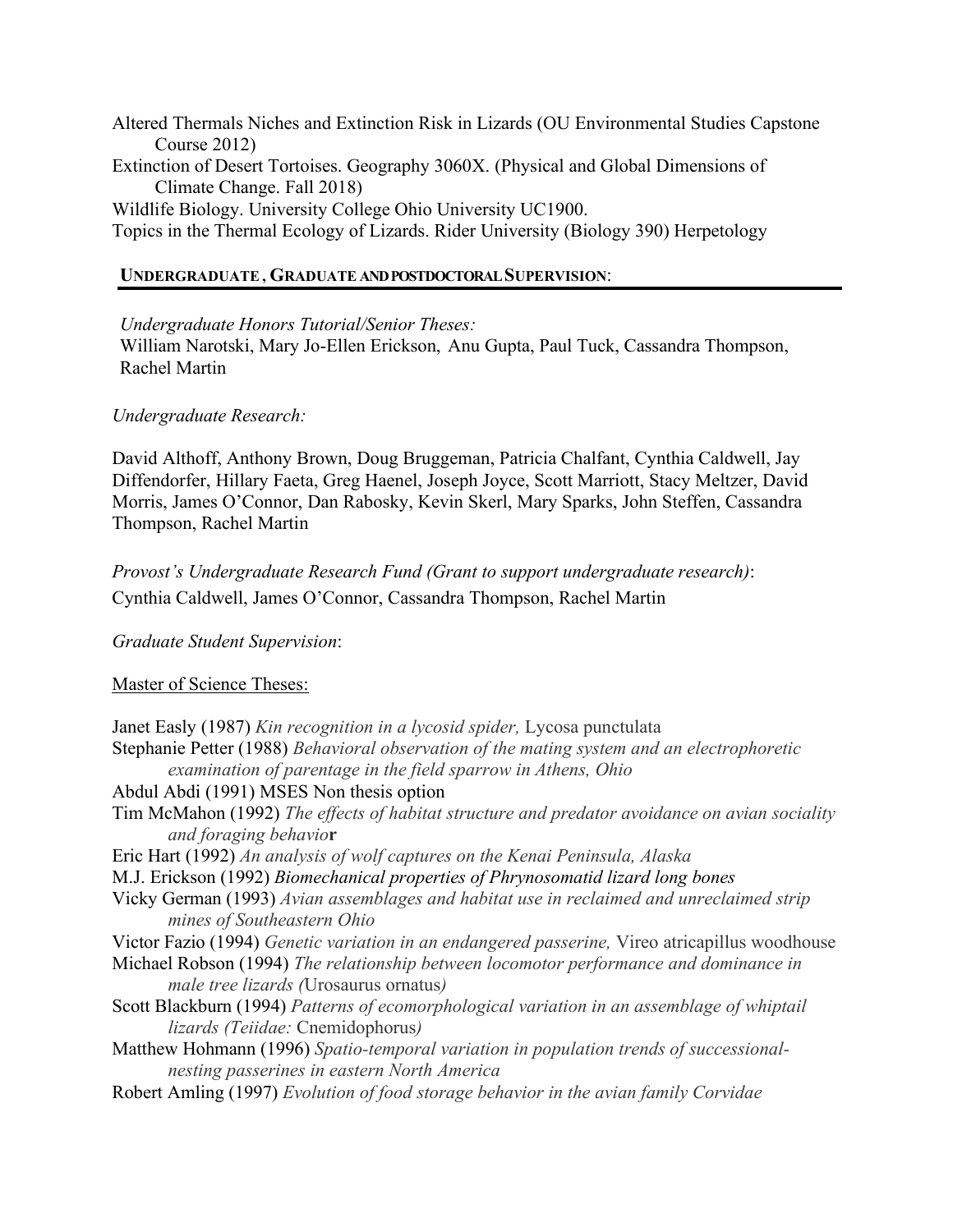Debbie Builder (1997) *An analysis of the locust borer* Megacyllene robiniae *Foster (Coleoptera: Cerambycidae) attacks on coal strip-mined and unmined lands in Southeastern Ohio* Glenda Kenner (1997) - MSES Non thesis option

Robert Scott Placier (2000) *A comparison of bird utilization within forest tracts following silvicultural clearcutting and "New Forestry" timber harvesting in Southeastern Ohio*

Brian Knapp (2001) *A hierarchical investigation of female-biased sexual size dimorphism in*  Sceloporus *lizards*

Andrea Sites (2001) *The initial impacts of a shelterwood cut on nonbreeding birds in southeastern Ohio*

Teresa Dennis (2002) *Responses of avian communities to shelterwood cuts and prescribed burns in eastern deciduous forests.*

Henry Streby (2005) *Effects of selective thinning and prescribed burning on nesting neotropical migrant birds in a mixed oak forest ecosystem: avian hematozoa and nesting success*

Marci Brandenburg (2004) *Effects of deer exclosures on forest floor mammals*

Rita Steyn (2005) *Evaluating reef condition and the impact of blast-fishing in the coral reefs surrounding the island Balobaloang, South Sulawesi, Indonesia*

Todd McCabe (2006) *Bird species richness within different plantation types on Camiguin Island, Philippines*

Christina Wieg (2008) *Geographic variation in the Bahamian brown racer*

Richard Carter (2008) *Foraging habitat selection of Ohio bats an examination between eastern second growth forest, eastern old growth forest, and pasture land*

- Kelly Williams-Sieg (2008) *Avian community composition and foraging behavior in response to commercial thinning and habitat structure*
- Gabriel Radik (2009) *Assessing risks of amphibian declines using multiple stressors*

Kari Searl (2010) *Effects of host density, active burrow density, and sex ratio on ectoparasite load of black-tailed prairie dogs (*Cynomys ludovicianus*) in northern Colorado*

- Nicole Finnicum (2012) *Patterns of avian species diversity along an urbanization gradient in Edinburgh, Scotland*
- Emily Kuzmick (2015) *Investigating the viability of* Agave americana *as a potential bioenergy feedstock and its relative impact on surrounding wildlife*

Holly Lattteman (2019) Black Vulture (*Coragyps atratus*) range expansion: An example of Human-Wildlife Conflict

Doctoral Dissertations:

| Clay Corbin (2002) Morphological and Ecological Evolution in Old and New World Flycatchers |
|--------------------------------------------------------------------------------------------|
| Kelly Williams (2013) Behavioral plasticity in Hooded Warblers (Setophaga citrina)         |
| Matthew Lattanzio (2013) Ecological and phenotypic divergence among Ornate Tree Lizard     |

*(*Urosaurus ornatus*) color morphs in response to environmental variation*

Alexis Rutschmann (SETE, CNRS Moulis, France, Co-advisor with Jean Clobert, 2016)

Vincent Farallo (2017) *Notes from the underground: linking microhabitat and species distributions of plethodontid salamanders*

Ramadan Kandyel (2017) (University of Tanta, Egypt, co-advisor)

Sebastian Kirchhof (2017 Humboldt University, Berlin, co advisor with Johannes Müller) *Spatial and temporal diversity dynamics in Southern African lacertid lizard populations under climate change*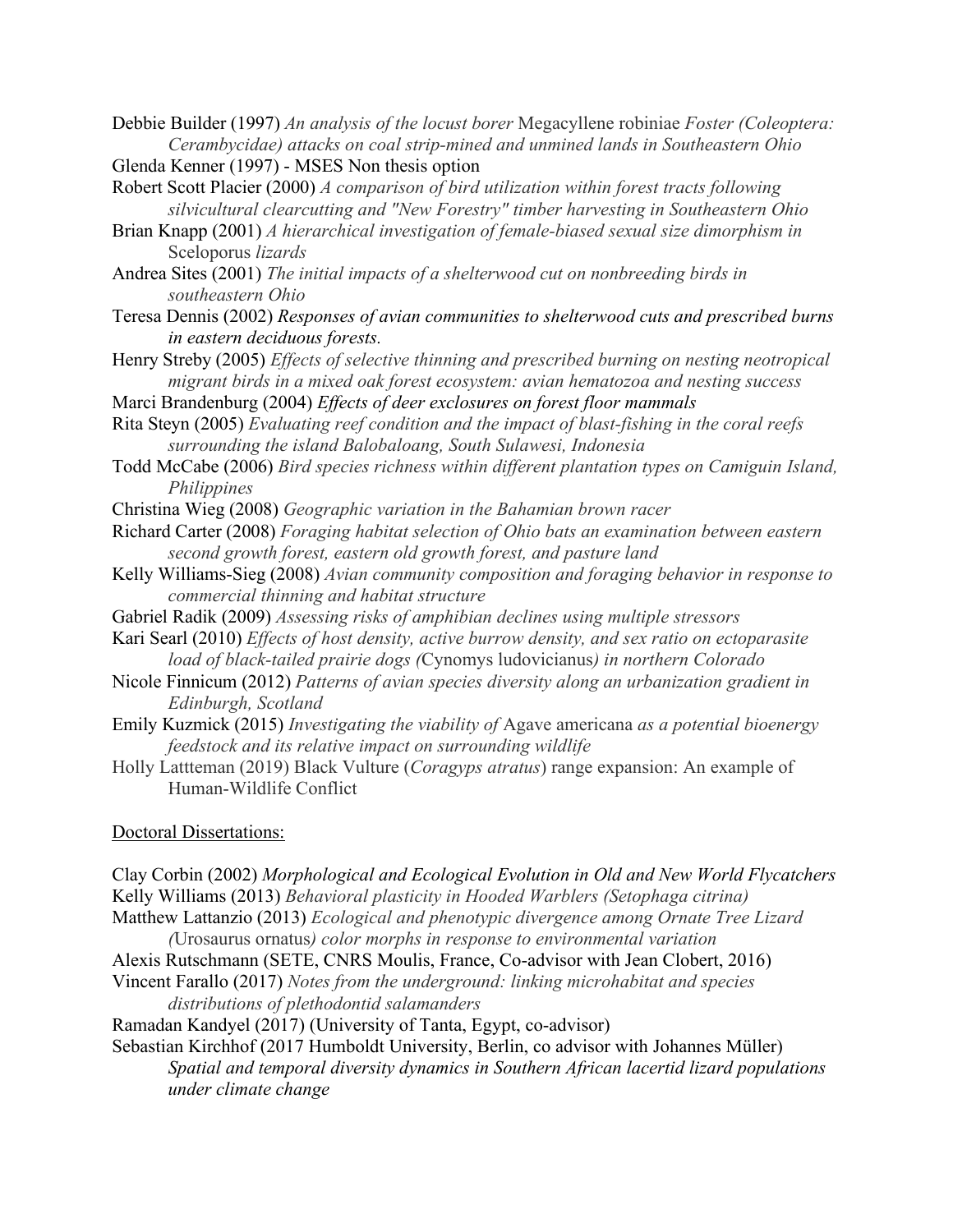Jorge González Espinosa (2018, Universidad de Estado, Hildago, co advisor with Norma Manriquez) *Distribución, caracterización del hábitat y diversidad genética de Sceloporus jalapae*

Qiang Wu 2018 (Co-advisor with Jean Clobert). Population stress under anthropogenic perturbations in *Zootoca vivipara*: a perspective from parasite and behavior.

Brandan Gray (2019) Ecology, morphology, and behavior in the New World Wood Warblers.

Anthony Gilbert, (2020). Selection and plasticity: Novel phenotypic trajectories in the era of climate change.

*Current Students:*

Ph.D.: Julia Joos, Almir de Paula, Juan Pablo Aguilar, Tyler Goerge

MSc.

Alaina Friedrich

*Visiting Graduate Students*

Russell Burke - University of Michigan Nicole Angeli - Texas A&M University Andre Bruinje - University of Nata, Brazill Luisa Diele-Viegas - University of Rio de Janeiro, Brazil Pedro Campelo – University of Brasilia, Brazil.

*Post-Doctoral Supervision*

Willem Roosenburg (1995) Suzie Mills (Co-advised with Barry Sinervo) Lisa Hazard (Co-advised with Barry Sinervo) Facundo Cabeza (Co-advised with Nora Ibarguengöytia)

*Visiting Postdoctoral Students*

Carla Piantoni (2015) University of Sao Paolo Ishan Agrawal (2016) Villanova University

# *External Examiner*

Ph.D. Josefa Bleu (University of Pierre and Marie Curie, Paris, France), Skye Cameron (University of Queensland), Brent Goodman (James Cook University), Carryn Manicom (James Cook University),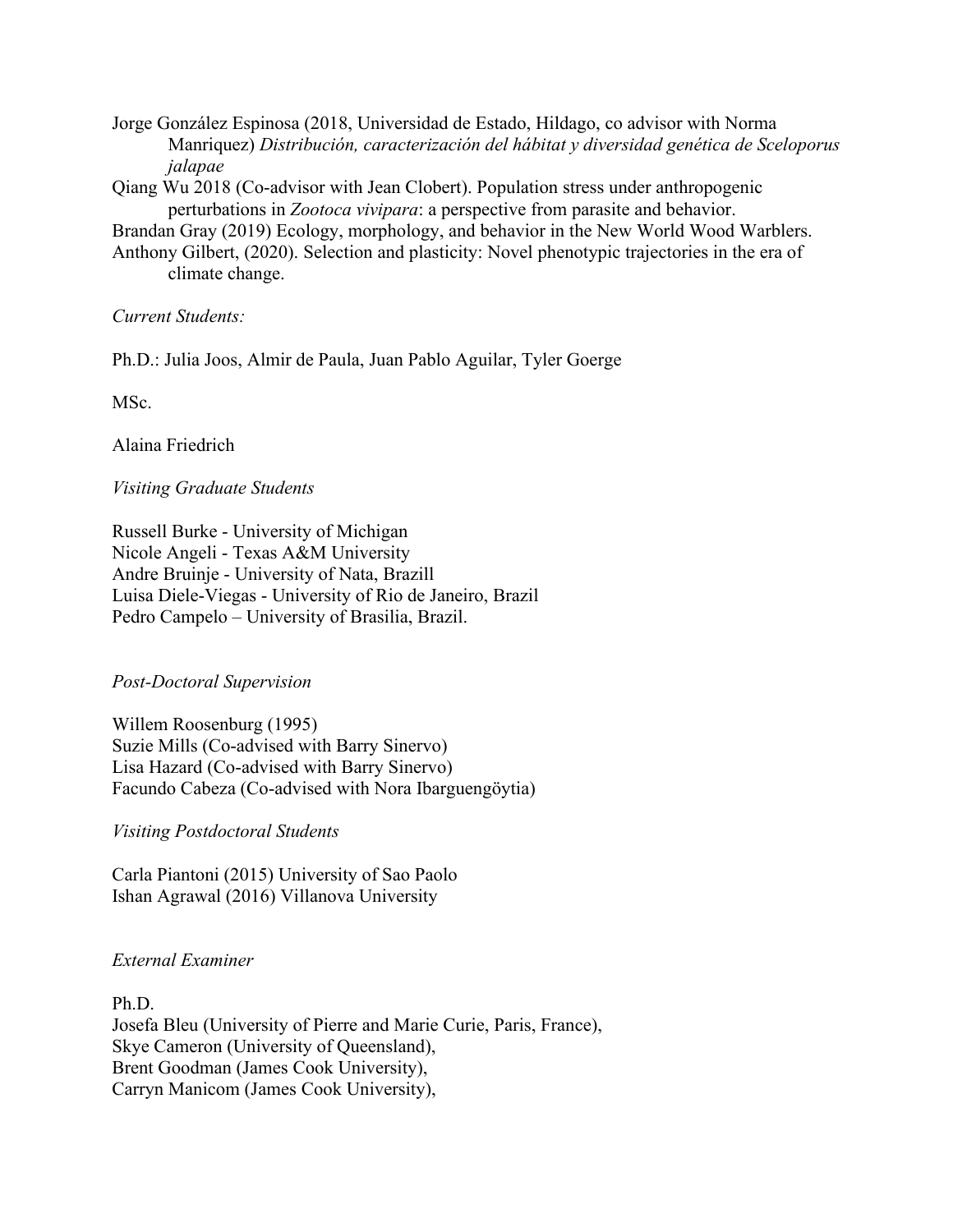Ghada Mutawa (Mansoura University, Egypt), Nicole Angeli (Texas A&M University) Sebastian Kirchhof (Humboldt University) Felix Pellerin (University Paul Sabatier) Fonti Kar (University of New South Wales)

Habilitation: Sandrine Meylan (University of Pierre and Marie Curie)

M.Sc.:

Edward Hearne (Memorial University, Canada) Edgar Bernal (Universidad de Los Andes, Bogota, Colombia)

# PARTICIPATION IN WORKSHOPS AND WORKING GROUPS

| 2011 Universidad Nacional del Comahue, Bariloche, Argentina – 5 day Workshop on Climate         |
|-------------------------------------------------------------------------------------------------|
| Change and Phylogenetic Comparative Methods (with Barry Sinervo, Nora                           |
| Ibargüengoytia, and Fausto Mendez de la Cruz)                                                   |
| 2012 Texas Cooperative Wildlife Collection, Sceloporus arenicolus Research Integration          |
| Workshop.                                                                                       |
| 2013 Universidad de Puerto Madryn, Argentina – 5 day Workshop on Climate Change (with           |
| Barry Sinervo and Ray Huey)                                                                     |
| 2014 Universidad del Estado Hildago – 5 day Workshop on Phylogenetic Comparative Methods        |
| 2014 Humboldt University Research Bridge Builder, Princeton University, New Jersey              |
| 2015 Universidade do Estado Mato Grosso                                                         |
| Universidade do Estado do Rio de Janeiro, UERJ - 5 day Workshop on Climate Change               |
| (with Barry Sinervo and Guarino Colli)                                                          |
| 2 <sup>nd</sup> Workshop "Ecological and Behavioral Physiology: Challenges in a Changing World" |
| Universitario Bariloche.                                                                        |
| Field Course "Ecologia de Transicao Cerrado-Floresta Amazonica" Invited Lecturer                |
| 2017 Universidad Autonoma Tlaxcala. 5-day workshop on Risk of Extinction in Ectothermic         |
| Vertebrates in Response to Climate Change (with Anibal Díaz de la Vega, Norberto                |

Martinez, Fausto Mendez de la Cruz, Rafa Lara Resendiz)

**2021** Mitigating Climate Change. NSF sponsored Workshop. 12 – 13 October.

### INVITED SEMINARS

| 1984 | University of California, Berkeley, Museum of Vertebrate Zoology |
|------|------------------------------------------------------------------|
| 1985 | Ohio University, Department of Zoology                           |
|      | Wright State University, Department of Biology                   |
| 1986 | Ohio University, Department of Botany                            |
| 1987 | University of Wisconsin, Madison, Department of Zoology          |
| 1988 | Ohio University, Ecology Graduate Group                          |
| 1989 | Savannah River Ecology Laboratory                                |
|      | University of California, Riverside, Department of Biology       |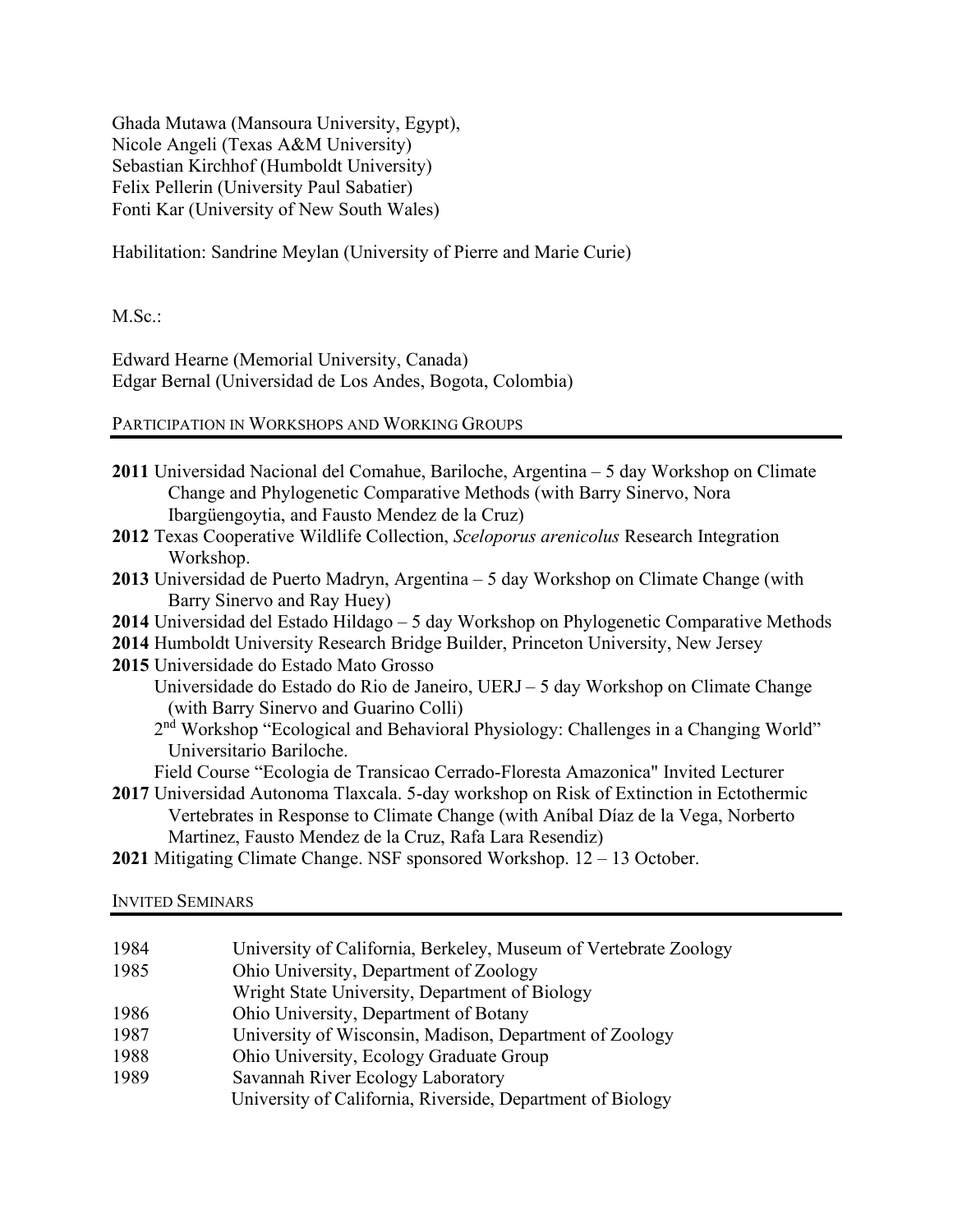| Ohio University, Ecology Graduate Group                                     |
|-----------------------------------------------------------------------------|
| Ohio University, Regulatory Physiology Group                                |
| Saguaro National Monument, NPS Research Symposium                           |
| Cleveland State University, Department of Biology                           |
| University of Windsor, Department of Biology                                |
| Denison University, Department of Biology                                   |
| University of Michigan, Museum of Zoology                                   |
| University of Washington, Department of Zoology                             |
| Charles Darwin Research Station, Galápagos                                  |
| McGill University, Department of Biology                                    |
| University of Akron, Department of Biology                                  |
| Texas A&M University, Department of Fish and Wildlife Sciences              |
| University of New Mexico, Sevilleta Field Station                           |
| The Ohio State University, Department of Zoology                            |
| Department of Biology, University of California, Santa Cruz                 |
| Saguaro National Park, Tucson, Arizona                                      |
| Sevilleta LTER Research Symposium                                           |
| University of New Mexico, Department of Biology                             |
| Indiana University Purdue University, Fort Wayne, IN                        |
| James Cook University, Townsville, Queensland, Australia                    |
| Keynote Speaker, University of Kentucky, Lexington                          |
| Saguaro National Park Investigators Symposium                               |
| CNRS, Experimental Evolution Station, Moulis, France                        |
| Department of Ecology and Evolution, University of Paul Sabatier, Toulouse  |
| Museum für Naturkunde, Berlin, Germany                                      |
| Western Washington University, Department of Biology                        |
| Saguaro National Park, Climate Change Symposium                             |
| Gobabeb Desert Training and Research Center, Namibia                        |
| <b>Brigham Young University</b>                                             |
| Universite Pierre et Marie Curie, Paris, France                             |
| Georgia Southern University                                                 |
| University of Macquarie, Department of Biology                              |
| Texas A&M University, Texas Cooperative Wildlife Collection                 |
| University of Brasilia, Brazil                                              |
| University of Stellenbosch, South Africa                                    |
| UNAM, Chamela Research Station                                              |
| Station Experimental d'Ecologie CNRS, Moulis                                |
| University of Mato Grosso, Brazil                                           |
| Museum of Vertebrate Zoology, University of California, Berkeley            |
| Integrative Biology (2x), Seminar in Herpetology "Herp Group"               |
| University of California, Santa Cruz                                        |
| University of California Museum of Paleontology                             |
| Universidad Autonoma Tlaxcala, Mexico                                       |
| Texas A&M University, Department of Biology/Wildlife and Fisheries Sciences |
| Northern Kentucky University, Department of Biology                         |
| <b>SETE CNRS, Moulis</b>                                                    |
|                                                                             |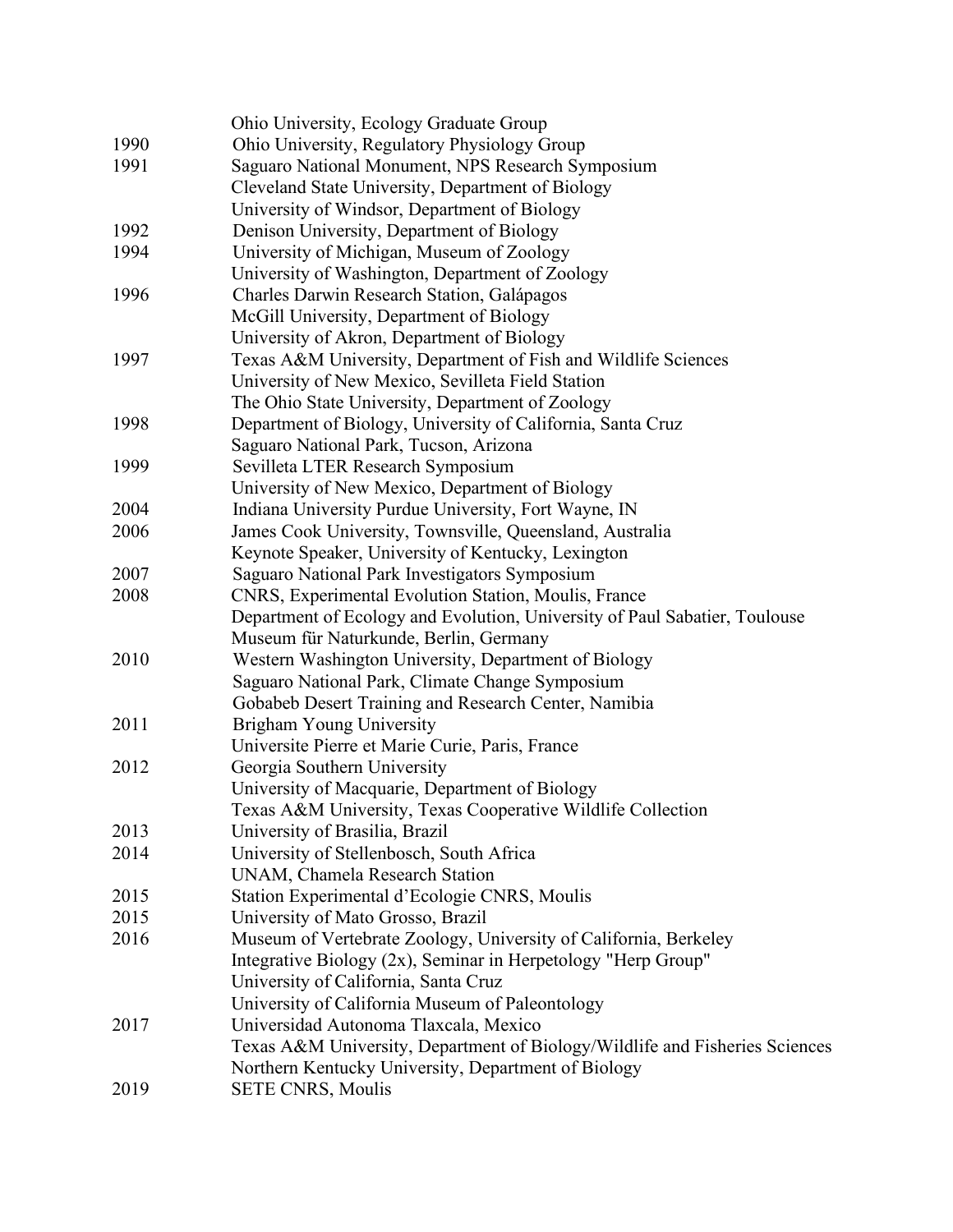|      | AICAR, Mexico, Plenary Speaker                      |
|------|-----------------------------------------------------|
| 2020 | Ohio University, Ecology and Evolutionary Biology   |
|      | Ohio University, Institute for Quantitative Biology |
| 2021 | <b>Washington University</b>                        |
|      | University of Missouri, St. Louis                   |

### **Public Presentations and Outreach**

2015 STEM to STEAM workgroup (Ohio University) 2016 Museum of Vertebrate Zoology, University of California, Berkeley, CAL Day 2020 Ohio University Science Café 2021 III Herpetorama, Brazil. Roundtable Discussion. Ecophysiological Research

### **Ohio University Faculty Awards and Honors**

OHIO Faculty Newsmaker Certificate of Recognition for Media Coverage 2018

Faculty High Fives Ohio University; December 2019

### **SERVICE**

### *Departmental:*

Chair, Graduate Studies, Biological Sciences (2003 - 2006, Spring 2017) *Ad hoc* Curriculum Revision Committee (1986, 1998) Promotion and Tenure Committee (1995 –1999, 2019-) Advisory Committee Graduate Committee Chair, Strategic Planning Priorities Committee Student Advising

Search Committees: Chair: Search Committee for Behavioral Ecologist (1997) Search Committee for Conservation Biologist (2015) Search Committee for Comparative Genomics (2018-2019)

Member:

Search Committees: Evolutionary Biologist

*College of Arts and Sciences:*

Executive Committee, Master of Science in Environmental Studies Program (1988 – 1995) Director, Conservation Biology Program (1990 – 1999)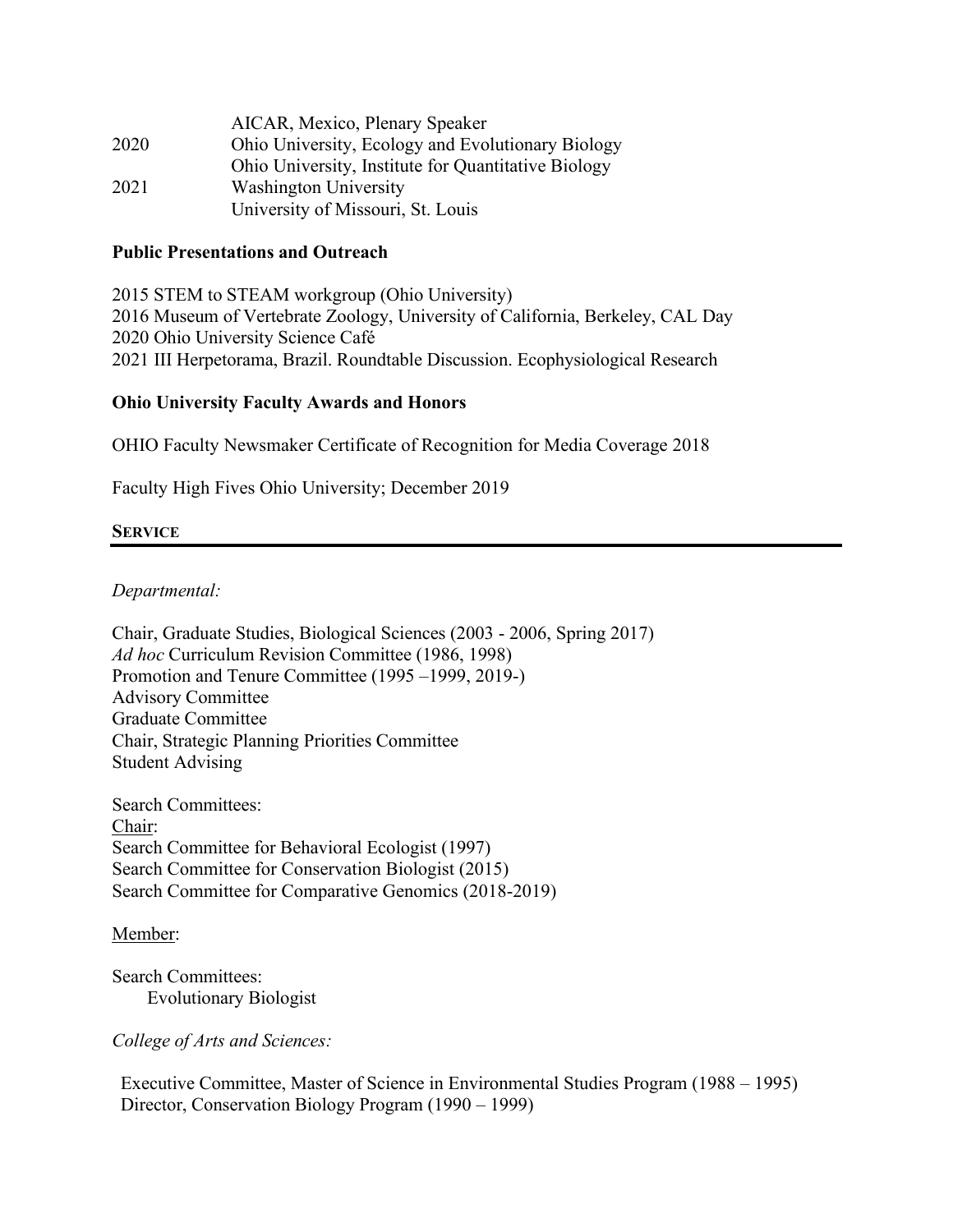Land Lab Advisory Committee Coordinator Land Lab Advisory Committee (1997 – 2000, 2007 - ) Faculty Development Committee (1994 – 1998) Faculty Development Committee Chair (1996 – 1998) Faculty Fellowship Committee (2019), Chair Promotion and Tenure Committees (Associate and Professor) Quantitative Biology Program Committee

### *University:*

Graduate Council (1990 – 1994) Member, Policy and Regulations Subcommittee (1990 – 1994) Member, Admissions Subcommittee (1999 – 2000) Acting Chair, Admissions Subcommittee Kennedy Lecture Committee (1999, 2018-) Faculty Senate (Elected 2 terms) 2000 - 2008 Member, Faculty Compensation and Space Committee Chair, Space Utilization Subcommittee Institutional Animal Care and Use Committee (2003 – 2007) First Year Experience (2012 - ) Ridges Master Plan, Land Use Subcommittee, 2014-2015 STEM-2-STEAM (2015)

### *OTHER PROFESSIONAL SERVICE:*

### External Reviewer: Habilitacion, Dissertation, Thesis

2021 Fonti Kar, Ph.D., University of New South Wales 2019 Félix Pellerin, Ph.D. University of Toulouse 2018 Qiang Wu, Ph.D., University of Toulouse 2014 Skye Cameron, Ph.D., University of Queensland 2012 Sandrine Meylan, HDR, University of Pierre et Marie Curie, Paris, France 2011 Josefa Bleu, Ph.D., University of Pierre et Marie Curie, Paris, France 2010 Carryn Manicom, Ph.D., University of James Cook University 2007 Brett Goodman, Ph.D., University of James Cook University 1996 Edward Hearne – MSc thesis Memorial University, Canada

### External Reviewer – Departmental Reviews, Job Searches

2021 Norwegian University of Science and Technology, Department of Biology 2020 External Reviewer Indiana State University, Department of Biology

### Manuscript Reviews:

*Ad Hoc* Reviewer of manuscripts for the following journals: Acta Theriologica, American Journal of Physiology, American Naturalist, American Zoologist,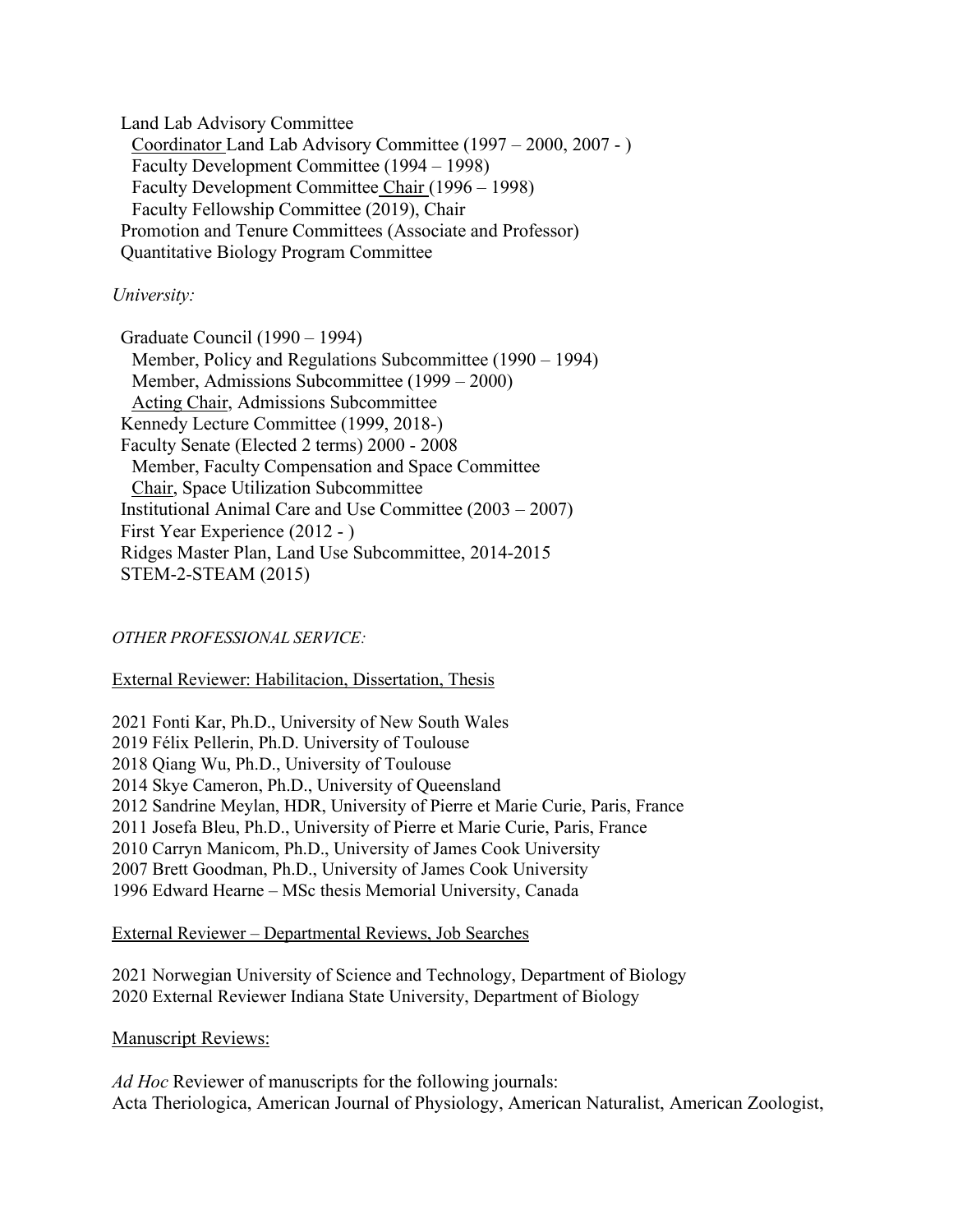The Auk, Basic and Applied Ecology, Behavior, Axios, Behavioral Ecology, Behavioral Ecology and Sociobiology, Behavioral Processes, Biology Letters, Biological Journal of the Linnean Society, BioScience, Canadian Journal of Zoology, Condor, Conservation Physiology, Copeia, Current Biology, Current Zoology, Ecology, Ecology and Evolution, Evolutionary Ecology, Evolutionary Ecology Research, Ecology Letters, Ecological Applications, Ecological Monographs, Ethology, Evolution, Evolution Applications, Functional Ecology, Global Change Biology, Global Ecology and Biogeography, Hardware X, Herpetologica, Herpetological Monographs, Hormones and Behavior, Integrative and Comparative Biology, Integrative Zoology, Journal of Herpetology, Journal of Animal Ecology, Journal of Arid Environments, Journal of Comparative Physiology B, Journal of Evolutionary Biology, Journal of Experimental Biology, Journal of Experimental Zoology, Journal of Thermal Biology, Journal of Theoretical Biology, Journal of Zoology, Methods in Ecology and Evolution, Molecular Ecology, Nature, Nature: Scientific Reports, North Western Journal of Zoology, Oecologia, Quarterly Review of Biology, Physiological and Biochemical Zoology, PLoS One, Proceedings of the National Academy of Sciences, Proceedings of the Royal Society of London B, Science, Southwestern Naturalist, Systematic Biology, and Zoological Journal of the Linnean Society.

## Nominator Kyoto Prize 2016

## Fulbright Selection Committee (Germany), October 2008.

*Ad Hoc* Reviewer for McGraw-Hill Publishing, Wadsworth Publishing, Oxford University Press, Prentice Hall Publishing, Benjamin Cummings, Princeton University Press, and University of California Press.

## *Grant Reviews:*

*Ad Hoc* Reviewer for the ANR (French National Science Foundation), American Philosophical Association (Lewis and Clark Award), Austrian NSF, Ernest E Williams Award (Society for the Study of Amphibians and Reptiles), Israel National Science Foundation, National Geographic Society Committee on Research and Exploration National Science Foundation: Programs in Ecology, Population Biology and Physiological Ecology, Ecological and Evolutionary Physiology, Systematic Biology, Florida Game and Fish Department, MacQuarie University Research Fellowships Scheme, Czech Science Foundation, Brazilian Science Foundation

## *NSF Panel Participation*

NSF – IOS – Physiological Systems (2012) NSF - IOS - Integrative Ecological Physiology (2016) NSF - DEB - Dimensions of Biodiversity (Declined)

NSF- GRFP (2020, 2021)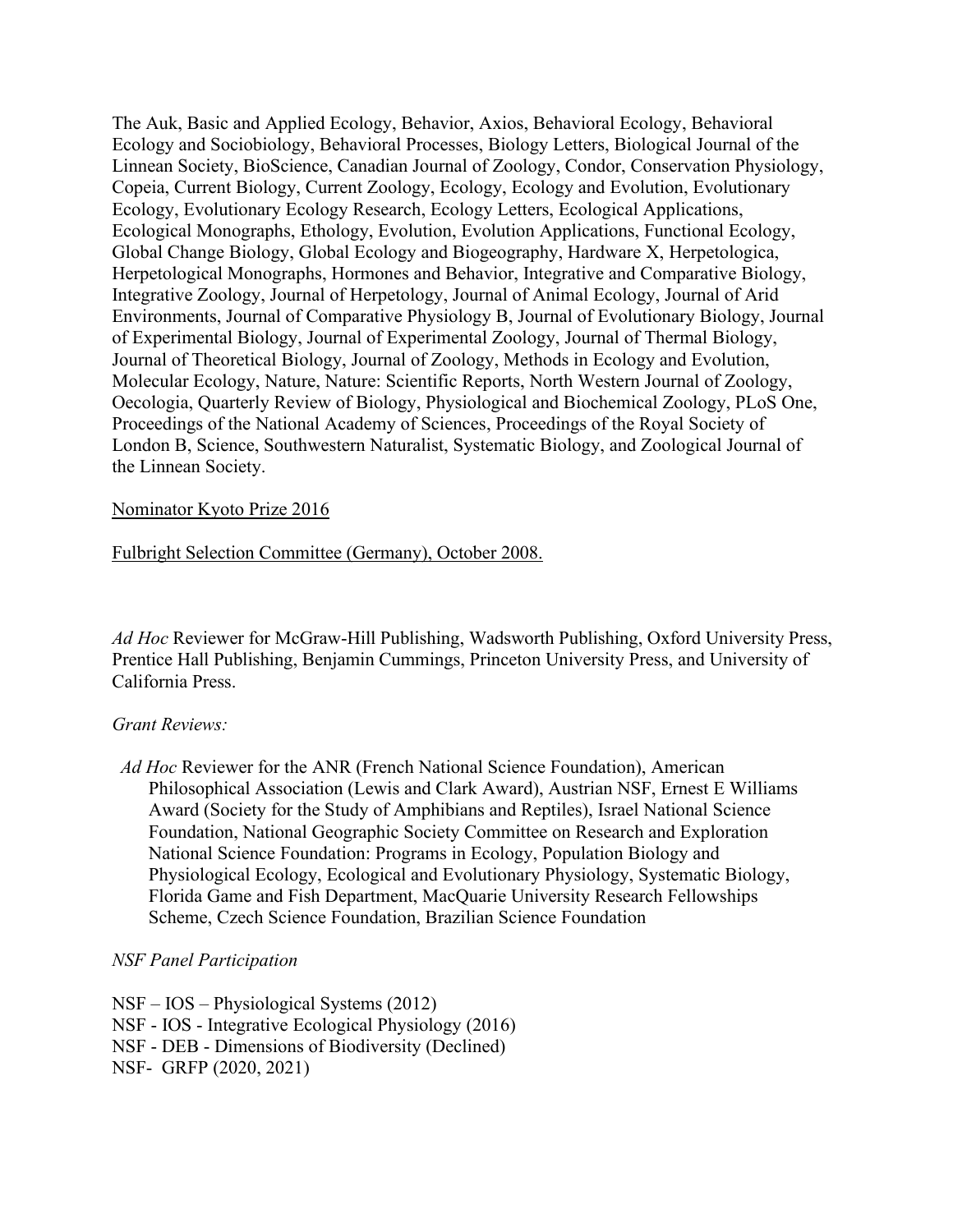*External Reviewer Tenure and Promotion/Promotion to Full Professor*

Elon University, North Carolina Harvey Mudd College Texas A&M University University of New Mexico University of Akron, Ohio University of Oklahoma Temple University Monash University Brigham Young University University of the Pacific